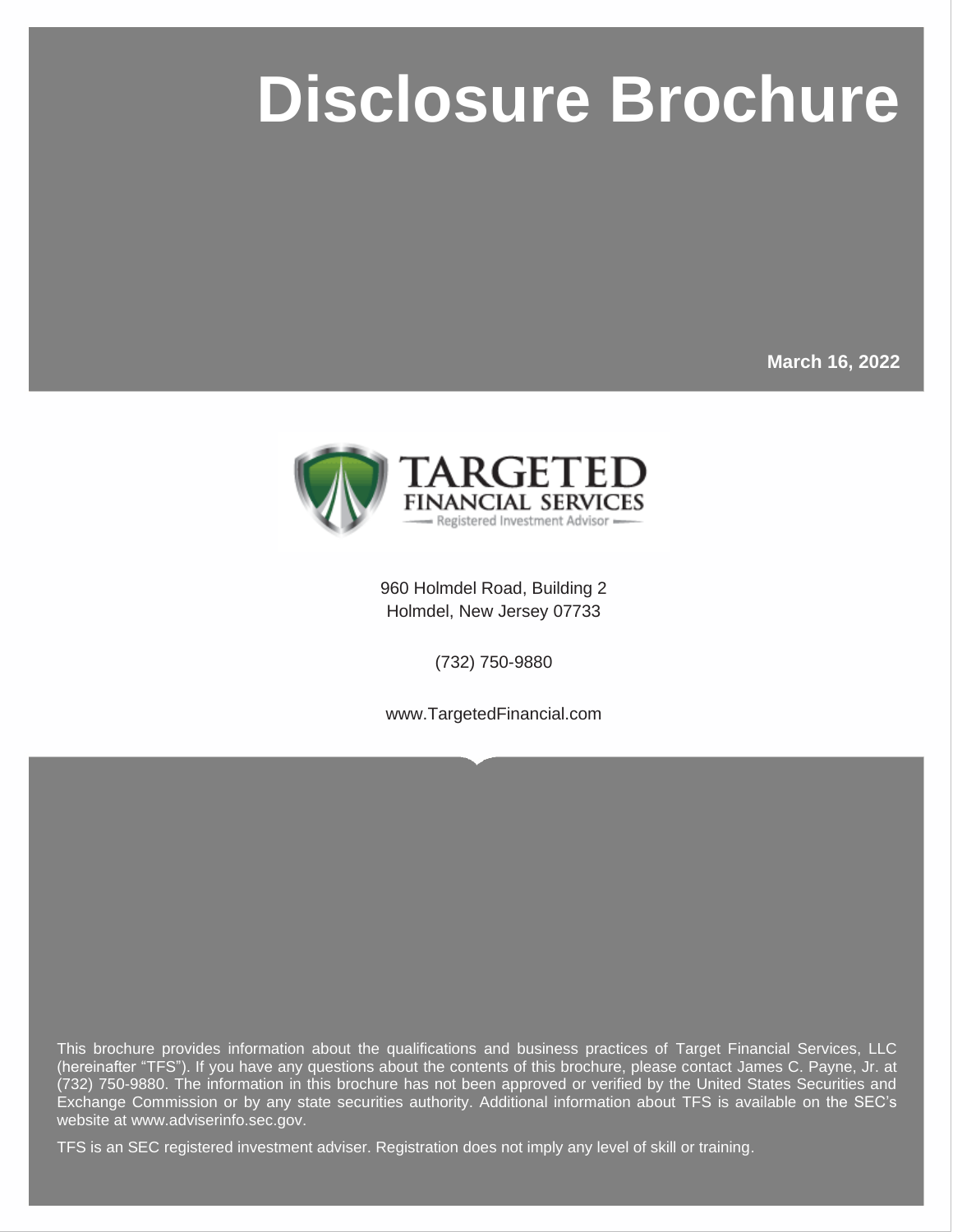

# **Item 2. Material Changes**

This section of the brochure discusses only the material changes that have occurred since TFS's last annual update dated March 10, 2021. TFS has no changes to disclose in relation to this Item.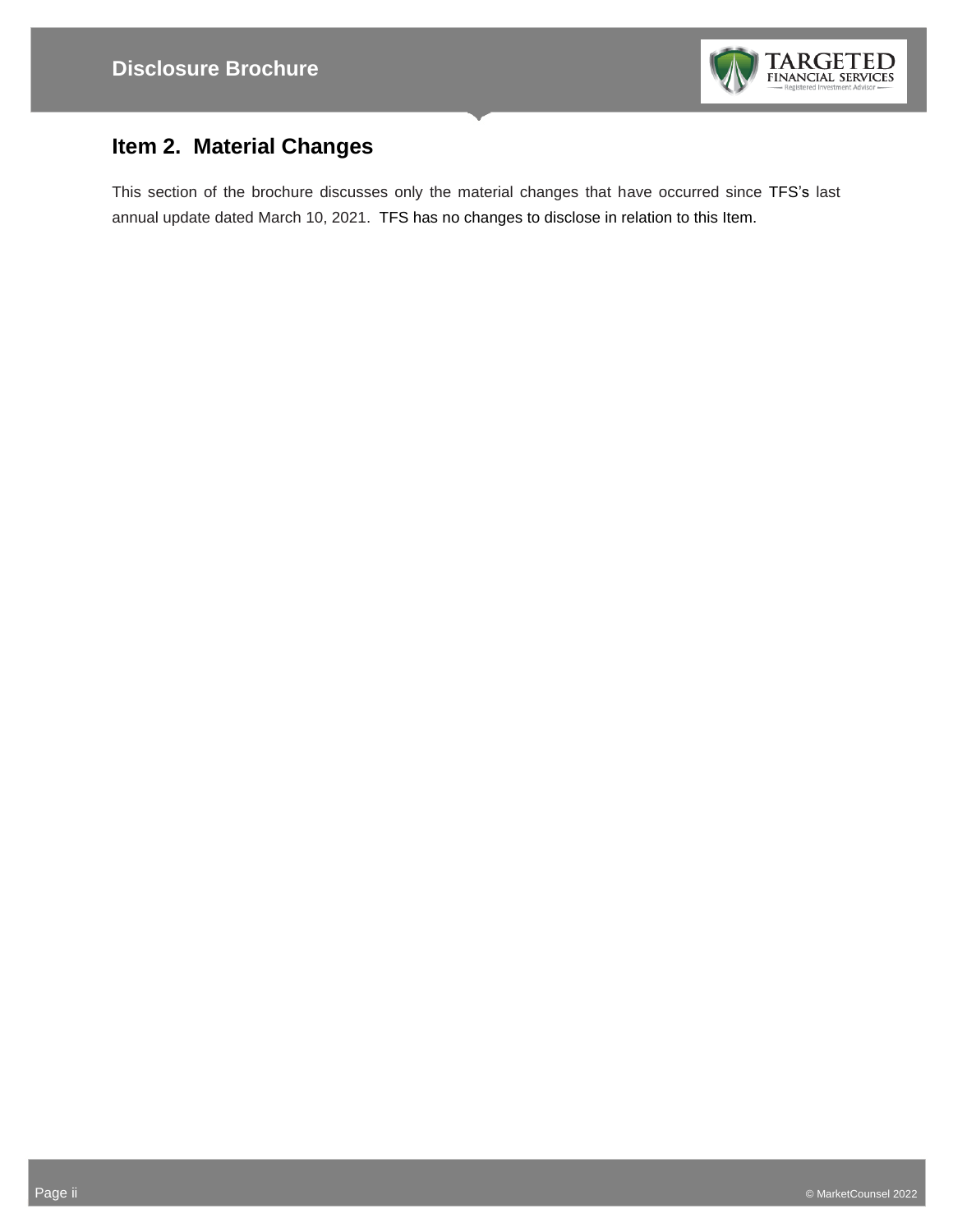

# Item 3. Table of Contents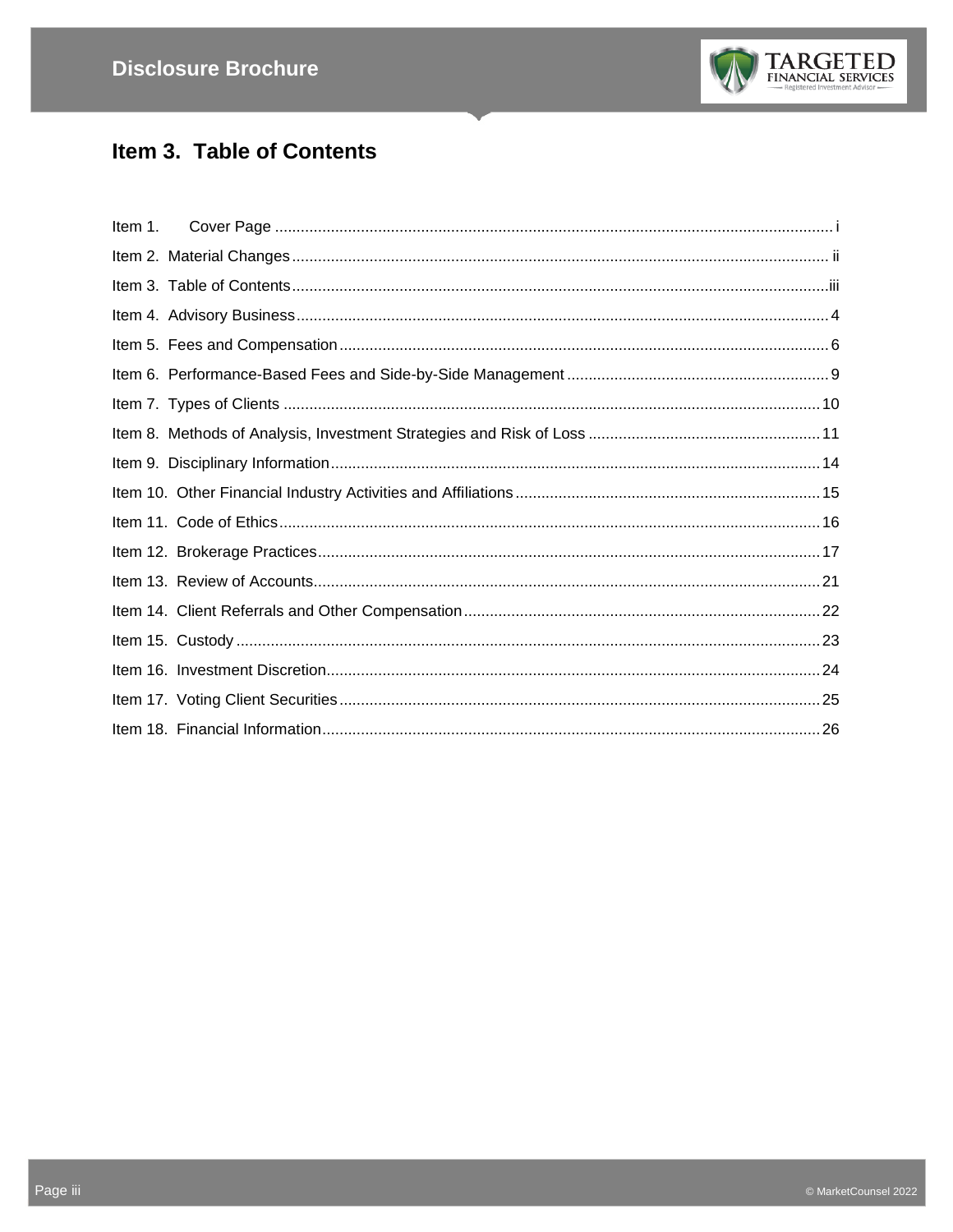

## **Item 4. Advisory Business**

TFS was founded July 2000 and has been in business as an SEC registered investment adviser since December 2003. Alan Rubin and James Payne are the principal owners of TFS. From the firm's inception, it has been TFS's mission to identify its clients' financial and estate goals, formulate a comprehensive strategy, and provide them with the appropriate investment and insurance vehicles to fulfill those needs.

TFS provides financial planning, consulting, and investment management services. Prior to engaging TFS to provide any of the foregoing investment advisory services, the client is required to enter into one or more written agreements with TFS setting forth the terms and conditions under which TFS renders its services (collectively the "Agreement").

As of December 31, 2021, TFS had approximately \$289,439,748 in assets under management, all of which was managed on a discretionary basis.

This disclosure brochure describes the business of TFS. Certain sections will also describe the activities of Supervised Persons. Supervised Persons are any of TFS's officers, partners, directors (or other persons occupying a similar status or performing similar functions), or employees, or any other person who provides investment advice on TFS's behalf and is subject to TFS's supervision or control.

#### **Financial Planning and Consulting Services**

TFS provides its clients with a broad range of comprehensive financial planning and consulting services (which include tax-related and other non-investment related matters). These services include education planning, retirement planning, cash flow projections, and estate planning in conjunction with client's legal counsel.

In performing its services, TFS is not required to verify any information received from the client or from the client's other professionals (e.g., attorney, accountant, etc.) and is expressly authorized to rely on such information. TFS recommends the services of itself, its *Supervised Persons* in their individual capacities as registered representatives of a broker-dealer, and/or other professionals to implement its recommendations. Clients are advised that a conflict of interest exists if TFS recommends its own services. The client is under no obligation to act upon any of the recommendations made by TFS under a financial planning or consulting engagement or to engage the services of any such recommended professional, including TFS itself. The client retains absolute discretion over all such implementation decisions and is free to accept or reject any of TFS's recommendations. Clients are advised that it remains their responsibility to promptly notify TFS if there is ever any change in their financial situation or investment objectives for the purpose of reviewing, evaluating, or revising TFS's previous recommendations and/or services.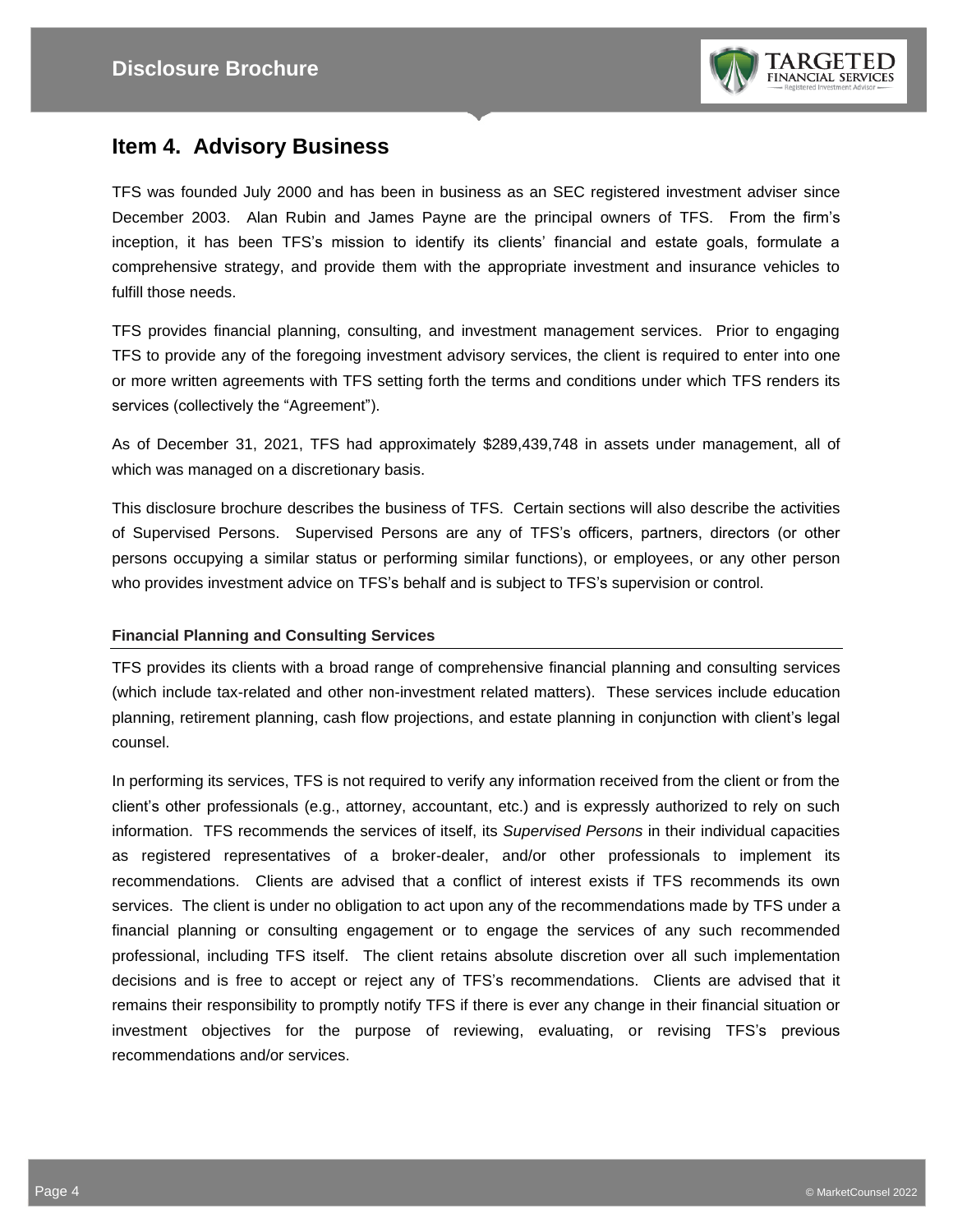

#### **Investment Management Services**

Clients can engage TFS to manage all or a portion of their assets on a discretionary or non-discretionary basis.

TFS primarily allocates clients' investment management assets among mutual funds, exchange traded funds ("ETFs"), individual debt and equity securities, certificates of deposit, and/or options as well as the securities components of variable annuities and variable life insurance contracts in accordance with the investment objectives of the client. In addition, where appropriate, TFS recommends that clients who are "accredited investors" as defined under Rule 501 of the Securities Act of 1933, as amended, invest in private placement securities, which include debt, equity, and/or pooled investment vehicles when consistent with the clients' investment objectives. TFS also provides advice about any type of investment otherwise held in its clients' portfolios, but clients should not assume that these assets are being continually monitored or otherwise advised on by the Firm unless specifically agreed upon.

TFS also renders non-discretionary investment management services to clients relative to variable life/annuity products that they may own, their individual employer-sponsored retirement plans, and/or other products that may not be held by the client's primary custodian. In so doing, TFS either directs or recommends the allocation of client assets among the various investment options that are available with the product. Client assets are maintained at the specific insurance company or custodian designated by the product.

TFS tailors its advisory services to the individual needs of clients. TFS ensures that clients' investments are suitable for their investment needs, goals, objectives and risk tolerance. Clients are advised to promptly notify TFS if there are changes in their financial situation or investment objectives or if they wish to impose any reasonable restrictions upon TFS's management services.

#### **Additions and Withdrawals to Accounts**

Clients may make additions to and withdrawals from their account at any time, subject to TFS's right to terminate an account. Clients may withdraw account assets on notice to TFS, subject to the usual and customary securities settlement procedures. However, TFS designs its portfolios as long-term investments and the withdrawal of assets may impair the achievement of a client's investment objectives. Where appropriate, TFS consults with its clients about the options and implications of transferring securities. Clients are advised that when transferred securities are liquidated, they may be subject to transaction fees, short-term redemption fees, fees assessed at the mutual fund level (e.g., contingent deferred sales charges) and/or tax ramifications.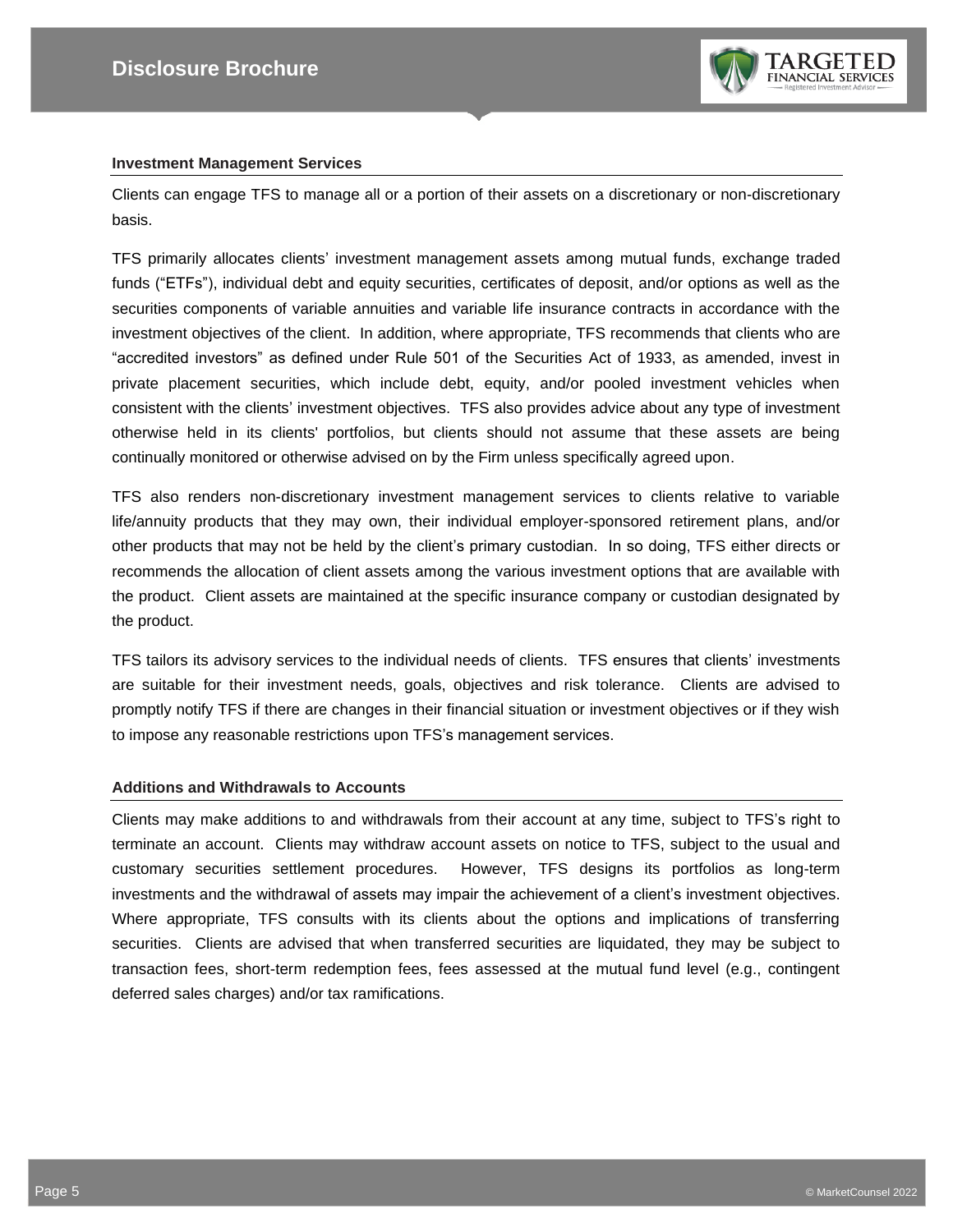

### **Item 5. Fees and Compensation**

TFS offers its services on a fee basis which include hourly and/or fixed fees as well as fees based upon assets under management. Additionally, certain of TFS's *Supervised Persons* offer securities brokerage services and products under a commission-based arrangement.

#### **Financial Planning and Consulting Fees**

TFS charges a fixed fee and/or hourly fee for financial planning and consulting services. These fees are negotiable, but generally range from \$500 to \$5,000 on a fixed fee basis and/or from \$125 to \$250 on an hourly rate basis, depending upon the level and scope of the services and the professional rendering the financial planning and/or the consulting services. If the client engages TFS for additional investment advisory services, TFS may offset all or a portion of its fees for those services based upon the amount paid for the financial planning and/or consulting services.

Prior to engaging TFS to provide financial planning and/or consulting services, the client is required to enter into a written agreement with TFS setting forth the terms and conditions of the engagement. Generally, TFS requires one-half of the financial planning or consulting fee (estimated hourly or fixed) payable upon entering the written agreement. The balance is generally due upon delivery of the financial plan or completion of the agreed upon services.

#### **Investment Management Fee**

In the event the client determines to engage TFS to provide investment management services, TFS does so on a fee basis. TFS charges an annual fee based upon a percentage of the market value of the assets being managed by TFS. TFS's annual fee is exclusive of, and in addition to brokerage commissions, transaction fees, and other related costs and expenses which are incurred by the client. However, TFS does not receive any portion of these commissions, fees, and costs. TFS's annual fee is prorated and charged quarterly, in arrears, based upon the market value of the assets being managed by TFS on the last day of the previous quarter. The annual fee varies (between 1.00% and 2.00%) depending upon the market value of the assets under management and the type of investment management services to be rendered.

The Firm includes cash in a clients account in determining the valuation for billing purposes. The Firm may, in its sole discretion, not include cash in determining the fee, especially where a client has a high percentage of cash for reasons other than the Firm's investment management decision. TFS, in its sole discretion, may negotiate to charge a lesser management fee based upon certain criteria (i.e., anticipated future earning capacity, anticipated future additional assets, dollar amount of assets to be managed, related accounts, account composition, pre-existing client, account retention, *pro bono* activities, etc.).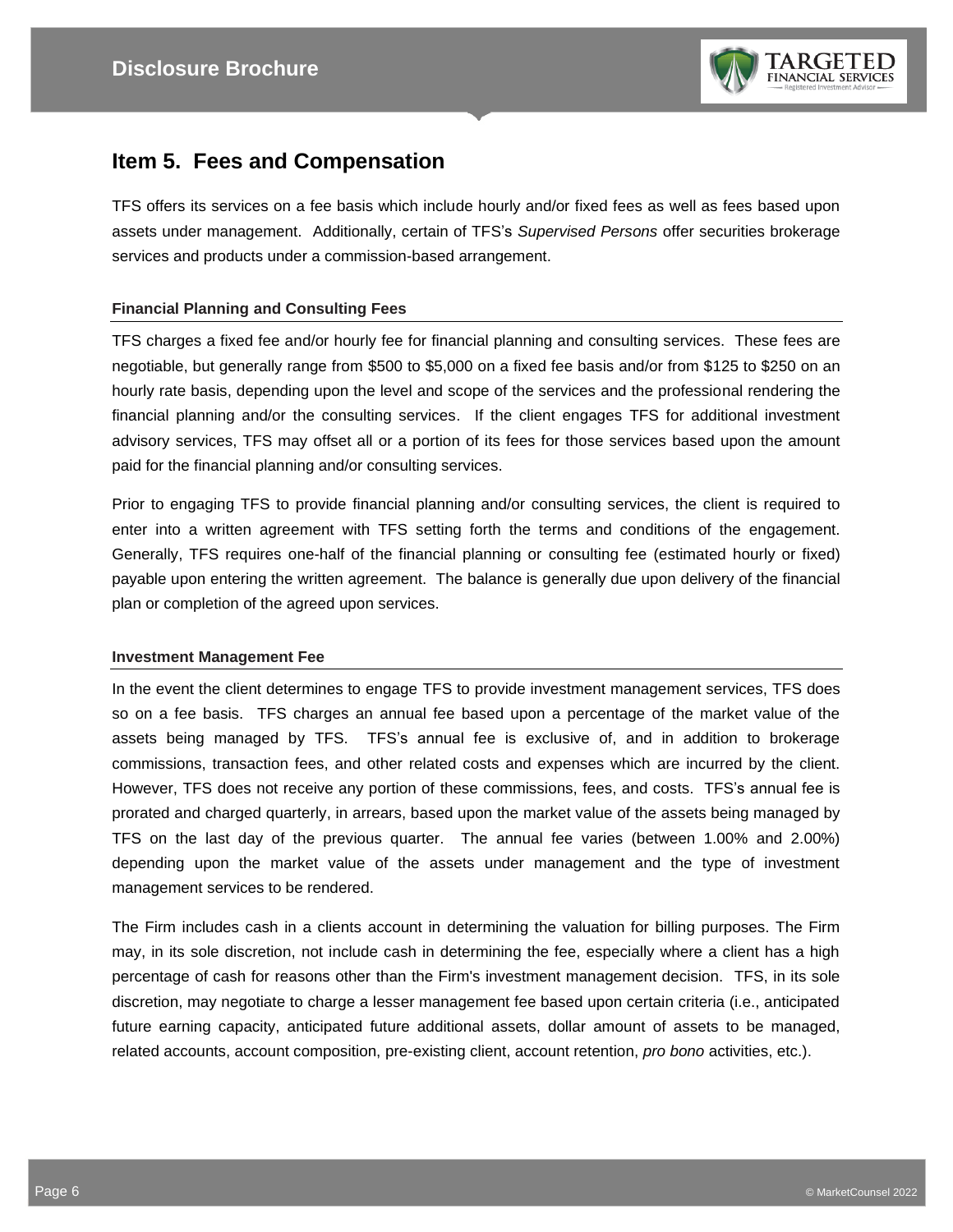

#### **Additional Fees and Expenses**

As further discussed in response to Item 12 (below), TFS generally recommends that clients utilize the brokerage and clearing services of Fidelity Institutional Wealth Services ("Fidelity") and Charles Schwab & Co., Inc. ("Schwab") for investment management accounts.

TFS may only implement its investment management recommendations after the client has arranged for and furnished TFS with all information and authorization regarding accounts with appropriate financial institutions. Financial institutions include, but are not limited to, Fidelity, Schwab, any other broker-dealer recommended by TFS, broker-dealer directed by the client, trust companies, banks etc. (collectively referred to herein as the "Financial Institutions").

Additionally, clients incur certain charges imposed by the Financial Institutions and other third parties such as securities brokerage commissions, transaction fees, custodial fees, recharges imposed directly by a mutual fund or ETF in the account, which shall be disclosed in the fund's prospectus (e.g., fund management fees and other fund expenses), fees and expenses associated with alternative investments, deferred sales charges, odd-lot differentials, margin costs, reporting fees, transfer taxes, wire transfer and electronic fund fees, and other fees and taxes on brokerage accounts and securities transactions. Such charges, fees and commissions are exclusive of and in addition to TFS's fee

#### **Fee Debit**

Clients generally provide TFS with the authority to directly debit their accounts for payment of the investment advisory fees. The Financial Institutions that act as the qualified custodian for client accounts, from which the firm retains the authority to directly deduct fees, have agreed to send a statement to the client, at least quarterly, indicating all amounts disbursed from the account including the amount of management fees paid directly to TFS.

#### **Fees for Management During Partial Quarters of Service**

For the initial period of investment management services, the fees shall be calculated on a *pro rata* basis.

The *Agreement* between TFS and the client will continue in effect until terminated by either party pursuant to the terms of the *Agreement*. TFS's fees shall be prorated through the date of termination and any remaining balance shall be charged to the client, as appropriate.

Additions may be in cash or securities provided that TFS reserves the right to liquidate any transferred securities or decline to accept particular securities into a client's account.

#### **Commissions or Sales Charges for Recommendations of Securities**

Clients can engage certain persons associated with TFS (but not TFS itself) to render securities brokerage services under a commission-based arrangement. Clients are under no obligation to engage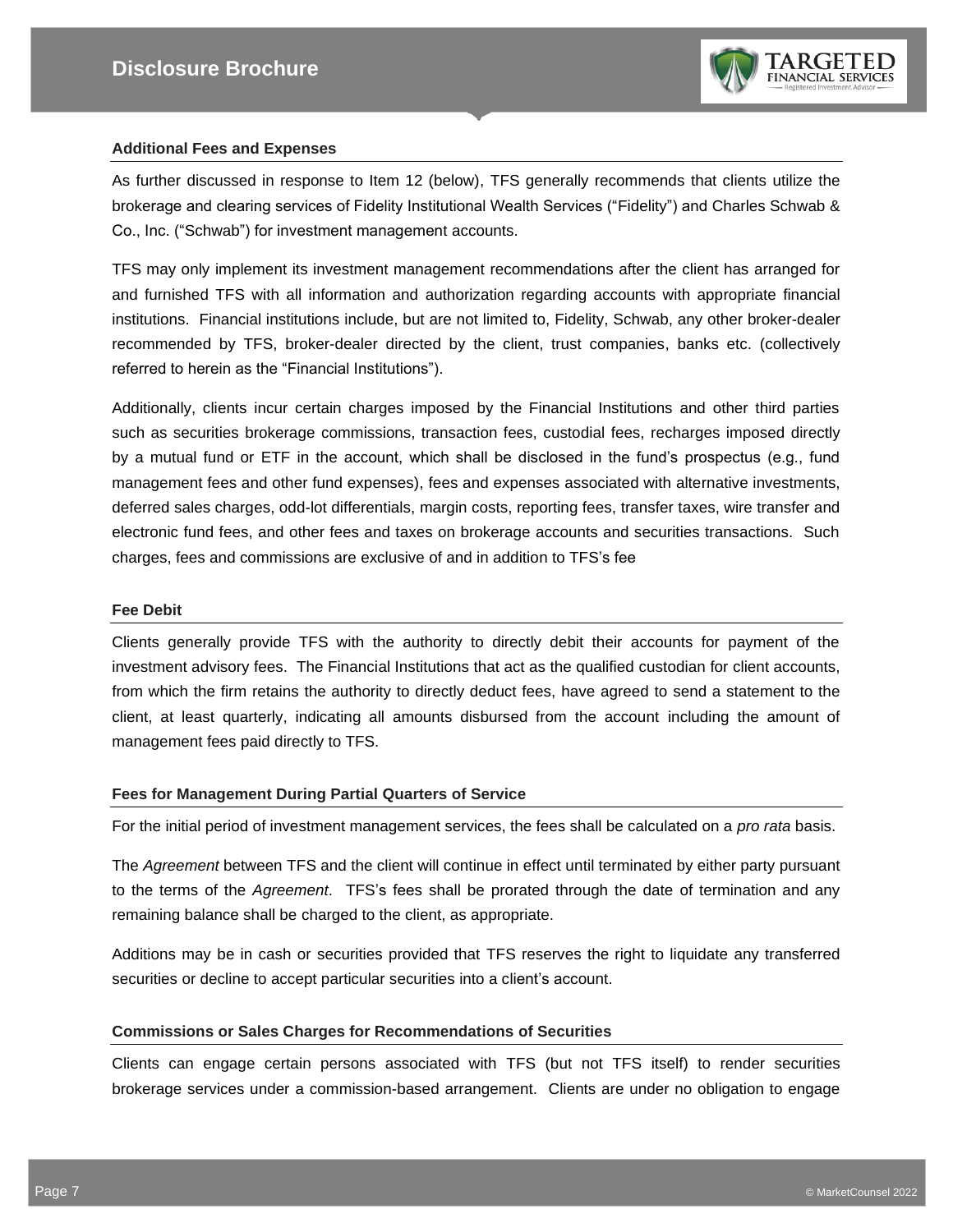

such persons and may choose brokers or agents not affiliated with TFS. Under this arrangement, the firm's Supervised Persons, in their individual capacities as registered representatives of Triad Advisors, Inc. ("*Triad*") provide securities brokerage services and implement securities transactions under a separate commission based arrangement. Supervised Persons are entitled to a portion of the brokerage commissions paid to Triad, as well as a share of any ongoing distribution or service (trail) fees from the sale of mutual funds. Where appropriate, TFS also recommends no-load or load-waived funds, where no sales charges are assessed. Prior to effecting any transactions clients are required to enter into a new account agreement with TRIAD. The brokerage commissions charged by TRIAD may be higher or lower than those charged by other broker-dealers

A conflict of interest exists to the extent that a Supervised Person of TFS recommends the purchase or sale of securities through a brokerage relationship where that Supervised Persons receives commissions or other additional compensation as a result of that recommendation (the "Brokerage Relationship"). Because the Supervised Persons receive compensation in connection with the sale of securities in the Brokerage Relationship, a conflict of interest exists as such Supervised Persons, have an incentive to recommend more expensive securities or services to clients where such Supervised Persons earn more compensation with respect to the sale of such securities through the Brokerage Relationship rather than through an advisory relationship with the Firm. The Firm has procedures in place to ensure that any recommendations made by such Supervised Persons to engage in the Brokerage Relationship are in the best interest of that client. Clients should understand that the investments made in the Brokerage Relationship are not receiving advisory services from the Firm. Therefore, the Firm does not have a fiduciary duty over the Brokerage Relationship recommendations.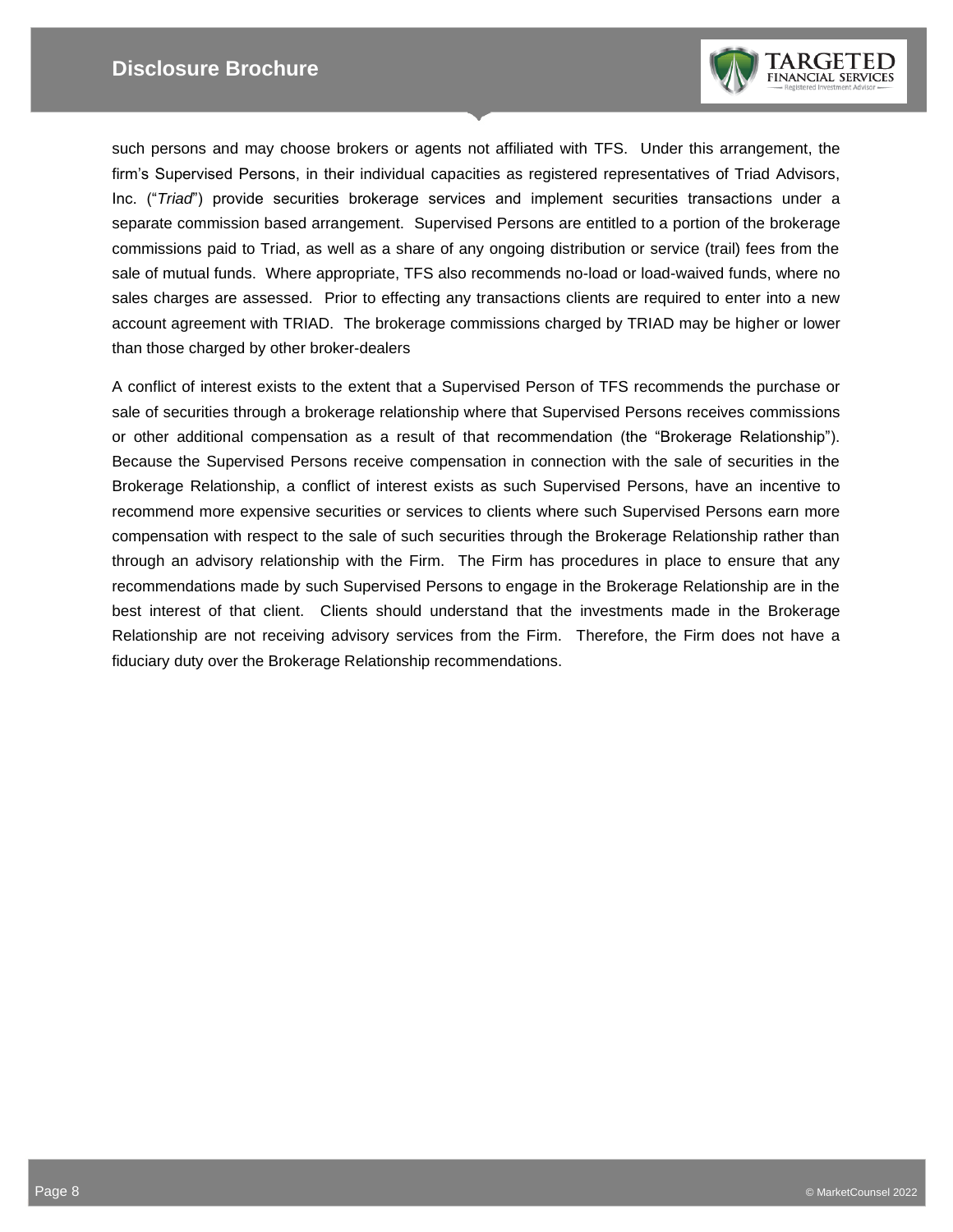

## **Item 6. Performance-Based Fees and Side-by-Side Management**

TFS does not provide any services for performance-based fees. Performance-based fees are those based on a share of capital gains on or capital appreciation of the assets of a client.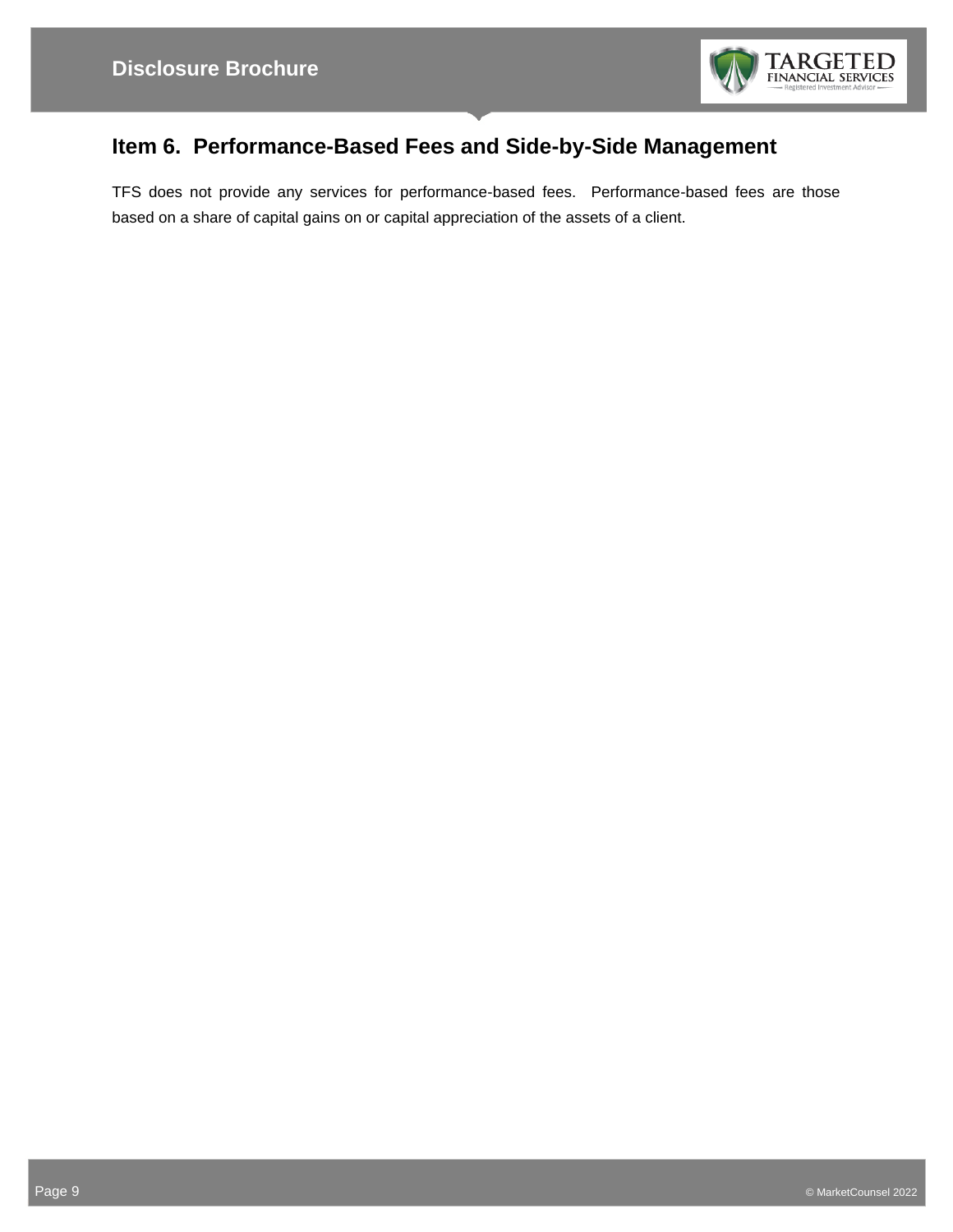

# **Item 7. Types of Clients**

TFS provides its services to individuals, pension and profit sharing plans, trusts, estates, corporations and business entities. TFS does not impose a minimum portfolio size or minimum annual fee.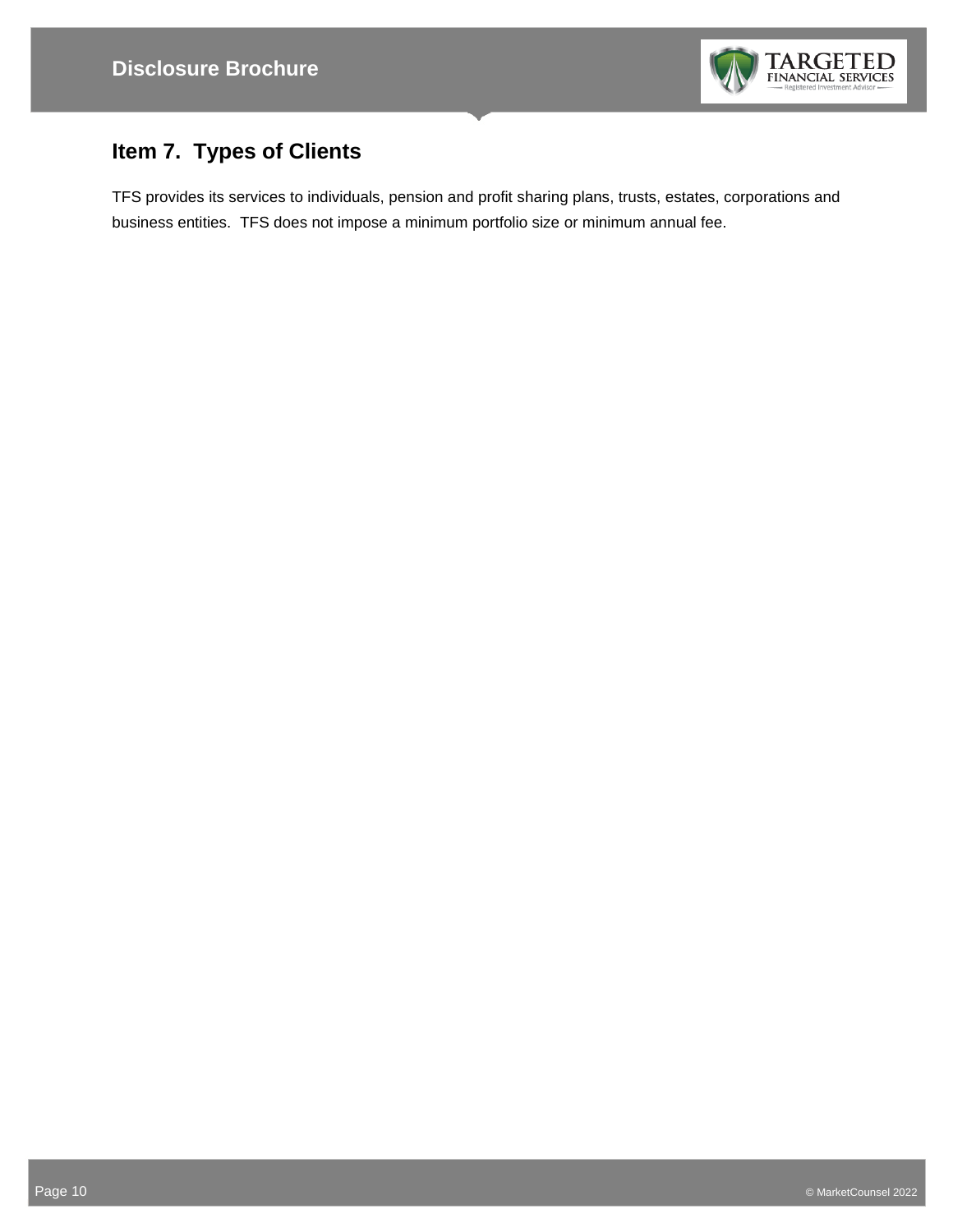

## **Item 8. Methods of Analysis, Investment Strategies and Risk of Loss**

#### **Methods of Analysis**

TFS relies primarily on fundamental and technical methods of analysis.

Fundamental analysis involves the fundamental financial condition and competitive position of a company. TFS analyzes the financial condition, capabilities of management, earnings, new products and services, as well as the company's markets and position amongst its competitors in order to determine the recommendations made to clients. The primary risk in using fundamental analysis is that while the overall health and position of a company may be good, market conditions may negatively impact the security.

Technical analysis involves the analysis of past market data rather than specific company data in determining the recommendations made to clients. Technical analysis may involve the use of charts to identify market patterns and trends which may be based on investor sentiment rather than the fundamentals of the company. The primary risk in using technical analysis is that spotting historical trends may not help to predict such trends in the future. Even if the trend will eventually reoccur, there is no guarantee that TFS will be able to accurately predict such a reoccurrence.

#### **Investment Strategies**

For most clients, TFS manages portfolios by allocating portfolio assets among various mutual funds and/or securities on a discretionary or non-discretionary basis using one or more of its proprietary investment strategies (collectively referred to as "investment strategy"). In so doing, TFS buys, sells, exchanges and/or transfers shares of securities based upon the investment strategy.

TFS utilizes allocation models as a guide for managing its clients' assets. TFS consults with its clients individually to discuss the specific risks and rewards of its model portfolios and determines the one most suitable in light their personal investment objectives. TFS uses these models to ensure that clients' assets are invested in the types of securities that meet their specific investment goals. Models range in composition from a conservative income-only portfolio (comprised of only cash and fixed income investments) to a more aggressive growth portfolio (comprised almost exclusively of equity investments).

The types of securities used by TFS depends on the market value of a client's account. TFS uses these benchmarks as a discussion point with the client and TFS may deviate from these benchmarks depending on a client's objectives and risk tolerance. For client accounts valued at less than \$100,000, TFS typically transacts in a combination of mutual funds and ETFs. For client accounts valued in excess of \$100,000, TFS typically transacts in mutual funds and ETFs, as well as individual stocks and bonds.

The models that TFS uses can be adjusted at any time to account for changing market conditions. At a minimum, all models are reviewed at least quarterly by TFS's investment committee. The investment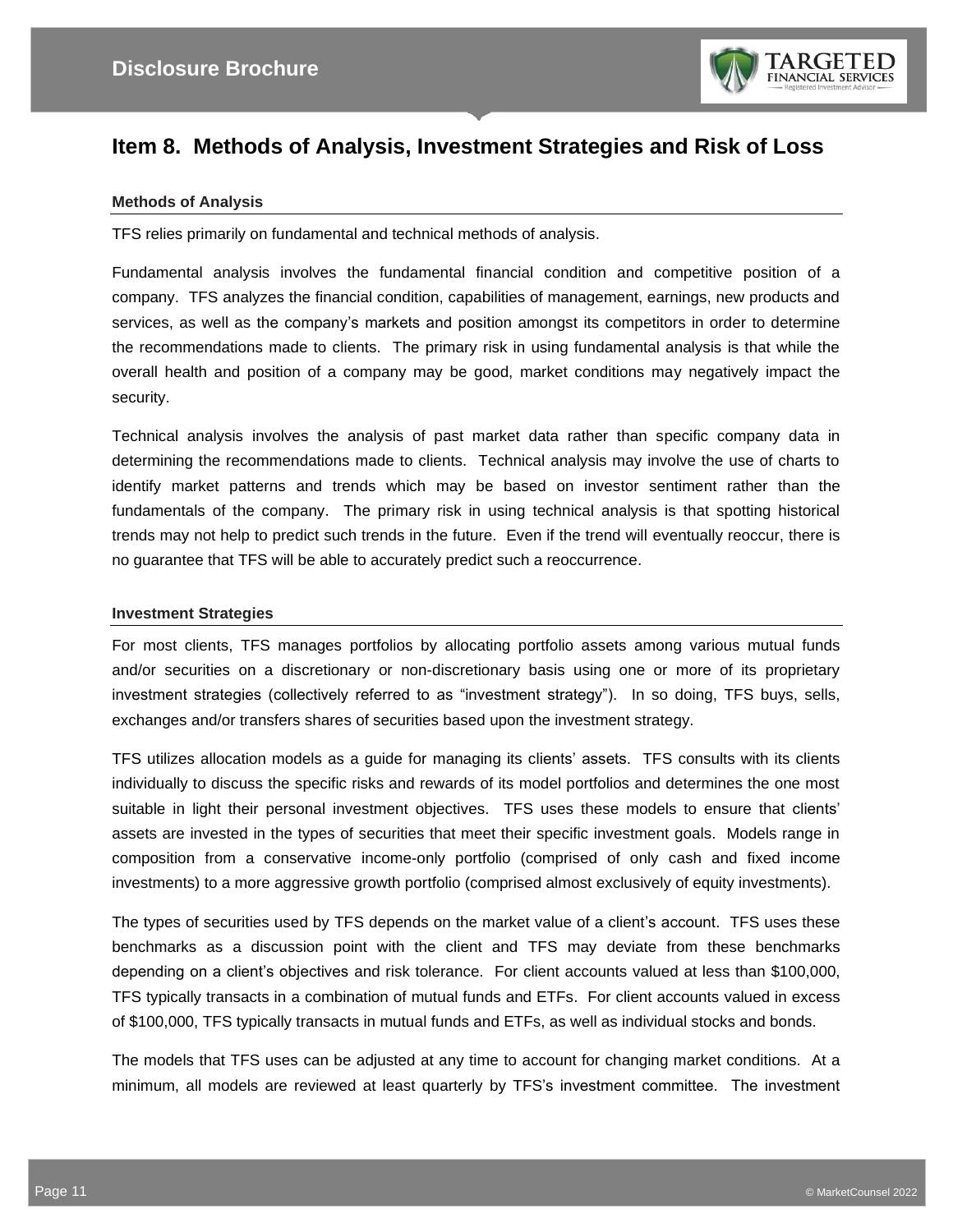

committee assesses the suitability of each holding to ensure that it remains consistent with investment objectives of the clients whose assets are managed pursuant to that allocation model.

TFS's management using the investment strategy complies with the requirements of Rule 3a-4 of the Investment Company Act of 1940, as amended. Rule 3a-4 provides similarly managed accounts, such as the investment strategy, with a safe harbor from the definition of an investment company.

Securities in the investment strategy are usually exchanged and/or transferred without regard to a client's individual tax ramifications. Certain investment opportunities that become available to TFS's clients may be limited. For example, various mutual funds or insurance companies may limit the ability of TFS to buy, sell, exchange or transfer securities consistent with its investment strategy. As further discussed in response to Item 12 (below), TFS allocates investment opportunities among its clients on a fair and equitable basis.

#### **Risk of Loss**

Investing in securities involves the risk of loss. Clients should be prepared to bear such loss.

#### *Market Risks*

The profitability of a significant portion of TFS's recommendations may depend to a great extent upon correctly assessing the future course of price movements of stocks and bonds. There can be no assurance that TFS will be able to predict those price movements accurately.

#### *Use of Margin*

To the extent that a client authorizes the use of margin, and margin is thereafter employed by TFS in the management of the client's investment portfolio, the market value of the client's account and corresponding fee payable by the client to TFS will be increased. As a result, in addition to understanding and assuming the additional principal risks associated with the use of margin, clients authorizing margin are advised of the potential conflict of interest whereby the client's decision to employ margin shall correspondingly increase the management fee payable to TFS. Accordingly, the decision as to whether to employ margin is left totally to the discretion of client.

While the use of margin borrowing can substantially improve returns, such use may also increase the adverse impact to which a client's portfolio may be subject. Borrowings will usually be from securities brokers and dealers and will typically be secured by the client's securities and/or other assets. Under certain circumstances, such a broker-dealer may demand an increase in the collateral that secures the client's obligations and if the client were unable to provide additional collateral, the broker-dealer could liquidate assets held in the account to satisfy the client's obligations to the broker-dealer. Liquidation in that manner could have extremely adverse consequences. In addition, the amount of the client's borrowings and the interest rates on those borrowings, which will fluctuate, will have a significant effect on the client's profitability.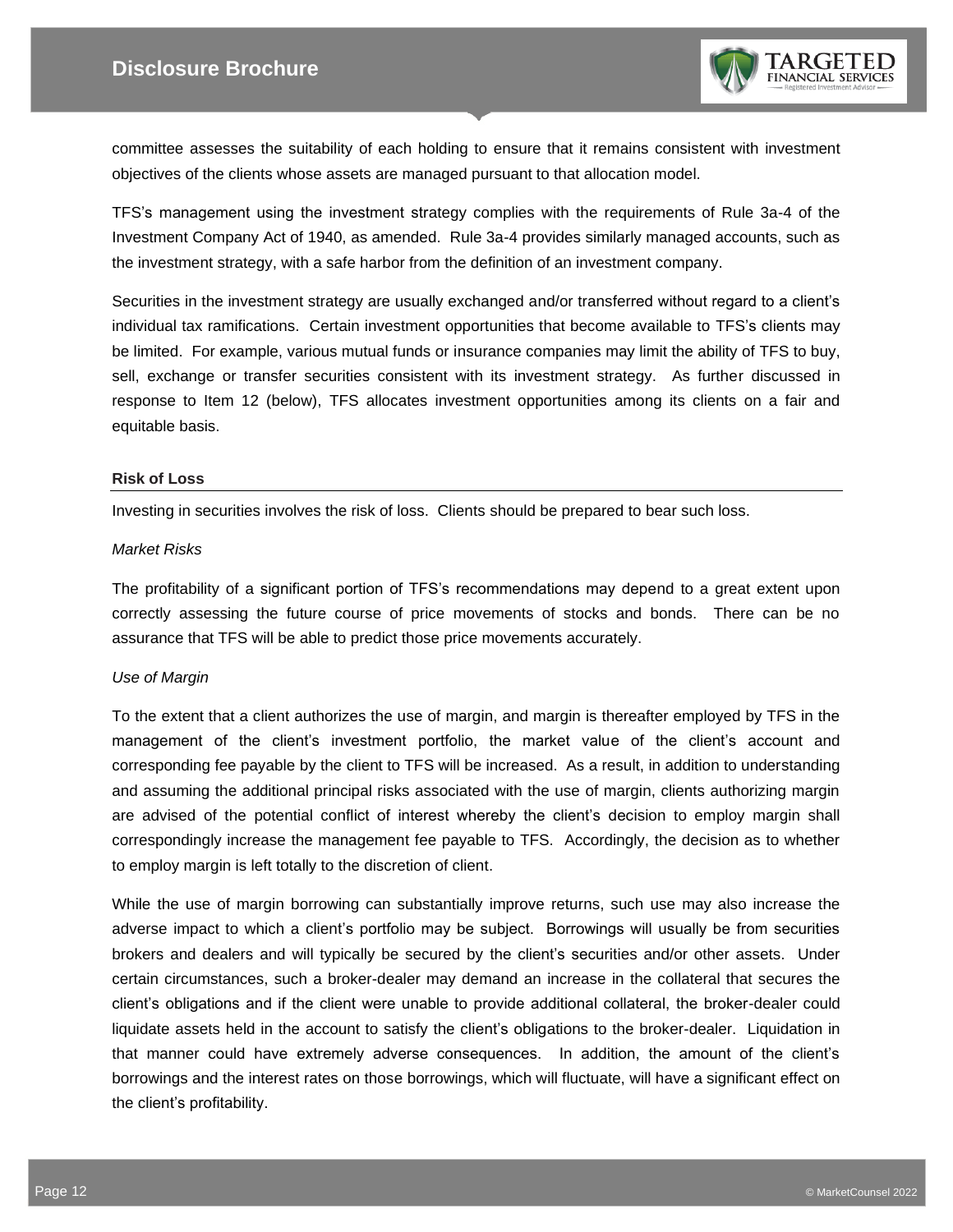

#### *Volatility Risks*

The prices and values of investments can be highly volatile, and are influenced by, among other things, interest rates, general economic conditions, the condition of the financial markets, the financial condition of the issuers of such assets, changing supply and demand relationships, and programs and policies of governments.

#### *Cash Management Risks*

The Firm may invest some of a client's assets temporarily in money market funds or other similar types of investments, during which time an advisory account may be prevented from achieving its investment objective.

#### *Equity-Related Securities and Instruments*

The Firm may take long and short positions in common stocks of U.S. and non-U.S. issuers traded on national securities exchanges and over-the-counter markets. The value of equity securities varies in response to many factors. These factors include, without limitation, factors specific to an issuer and factors specific to the industry in which the issuer participates. Individual companies may report poor results or be negatively affected by industry and/or economic trends and developments, and the stock prices of such companies may suffer a decline in response. In addition, equity securities are subject to stock risk, which is the risk that stock prices historically rise and fall in periodic cycles. U.S. and non-U.S. stock markets have experienced periods of substantial price volatility in the past and may do so again in the future. In addition, investments in small-capitalization, mid-capitalization and financially distressed companies may be subject to more abrupt or erratic price movements and may lack sufficient market liquidity, and these issuers often face greater business risks.

#### *Fixed Income Securities*

Fixed income securities are subject to the risk of the issuer's or a guarantor's inability to meet principal and interest payments on its obligations and to price volatility.

#### *Mutual Funds and Exchange Traded Funds (ETFs)*

An investment in a mutual fund or ETF involves risk, including the loss of principal. Mutual fund and ETF shareholders are necessarily subject to the risks stemming from the individual issuers of the fund's underlying portfolio securities. Such shareholders are also liable for taxes on any fund-level capital gains, as mutual funds and ETFs are required by law to distribute capital gains in the event they sell securities for a profit that cannot be offset by a corresponding loss.

Shares of mutual funds are generally distributed and redeemed on an ongoing basis by the fund itself or a broker acting on its behalf. The trading price at which a share is transacted is equal to a fund's stated daily per share net asset value ("NAV"), plus any shareholders fees (e.g., sales loads, purchase fees,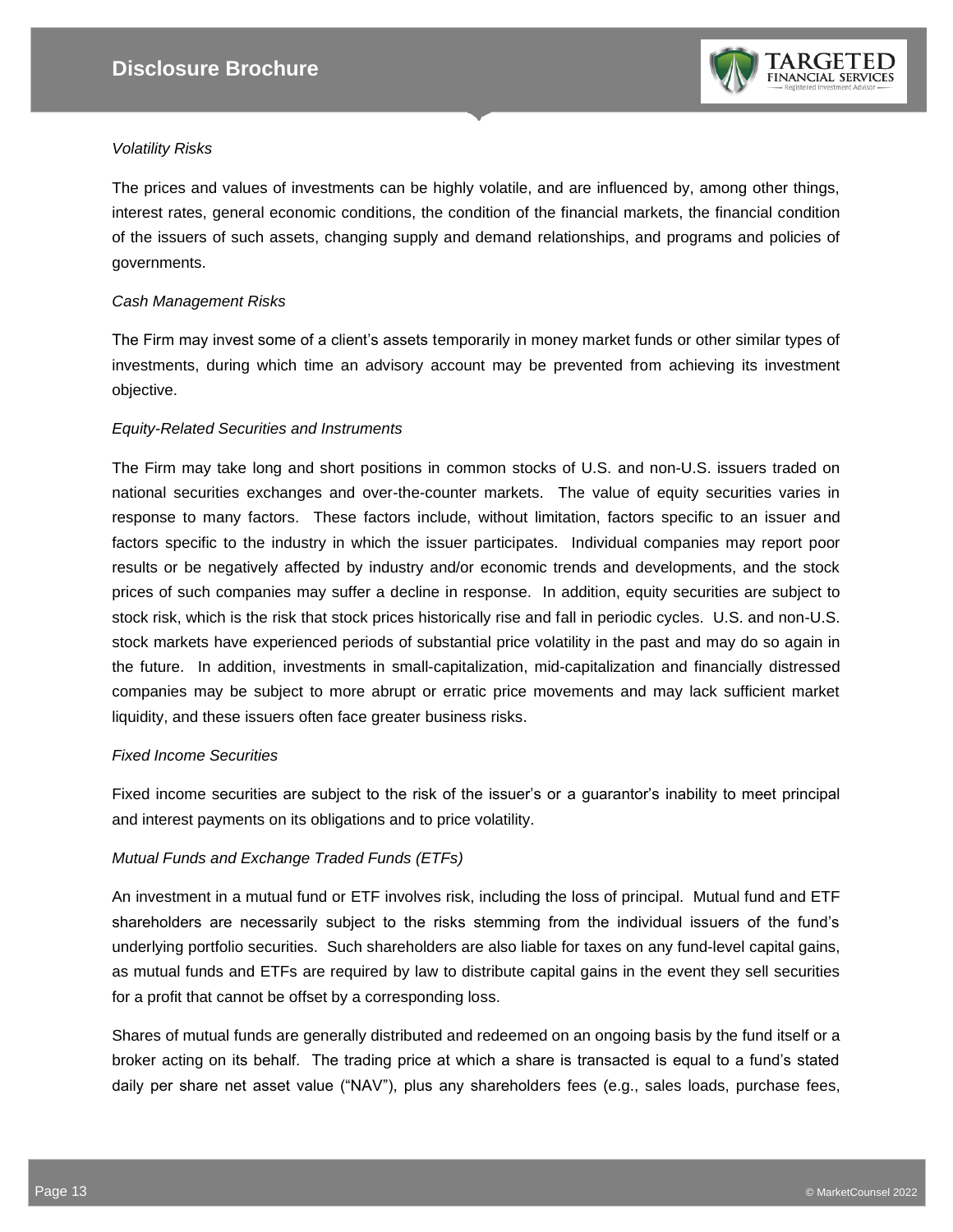

redemption fees). The per share NAV of a mutual fund is calculated at the end of each business day, although the actual NAV fluctuates with intraday changes to the market value of the fund's holdings. The trading prices of a mutual fund's shares may differ significantly from the NAV during periods of market volatility, which may, among other factors, lead to the mutual fund's shares trading at a premium or discount to NAV.

Shares of ETFs are listed on securities exchanges and transacted at negotiated prices in the secondary market. Generally, ETF shares trade at or near their most recent NAV, which is generally calculated at least once daily for indexed-based ETFs and more frequently for actively managed ETFs. However, certain inefficiencies may cause the shares to trade at a premium or discount to their pro rata NAV. There is also no guarantee that an active secondary market for such shares will develop or continue to exist. Generally, an ETF only redeems shares when aggregated as creation units (usually 50,000 shares or more). Therefore, if a liquid secondary market ceases to exist for shares of a particular ETF, a shareholder may have no way to dispose of such shares.

#### *Options*

Options allow investors to buy or sell a security at a contracted "strike" price (not necessarily the current market price) at or within a specific period of time. Clients may pay or collect a premium for buying or selling an option. Investors transact in options to either hedge (limit) losses in an attempt to reduce risk or to speculate on the performance of the underlying securities. Options transactions contain a number of inherent risks, including the partial or total loss of principal in the event that the value of the underlying security or index does not increase/decrease to the level of the respective strike price. Holders of options contracts are also subject to default by the option writer which may be unwilling or unable to perform its contractual obligations.

#### *Use of Private Collective Investment Vehicles*

TFS may recommend the investment by certain clients in privately placed collective investment vehicles (some of which may be typically called "hedge funds"). The managers of these vehicles will have broad discretion in selecting the investments. There are few limitations on the types of securities or other financial instruments which may be traded and no requirement to diversify. The hedge funds may trade on margin or otherwise leverage positions, thereby potentially increasing the risk to the vehicle. In addition, because the vehicles are not registered as investment companies, there is an absence of regulation. There are numerous other risks in investing in these securities. The client will receive a private placement memorandum and/or other documents explaining such risks.

## **Item 9. Disciplinary Information**

TFS is required to disclose the facts of any legal or disciplinary events that are material to a client's evaluation of its advisory business or the integrity of management. TFS does not have any required disclosures to this Item.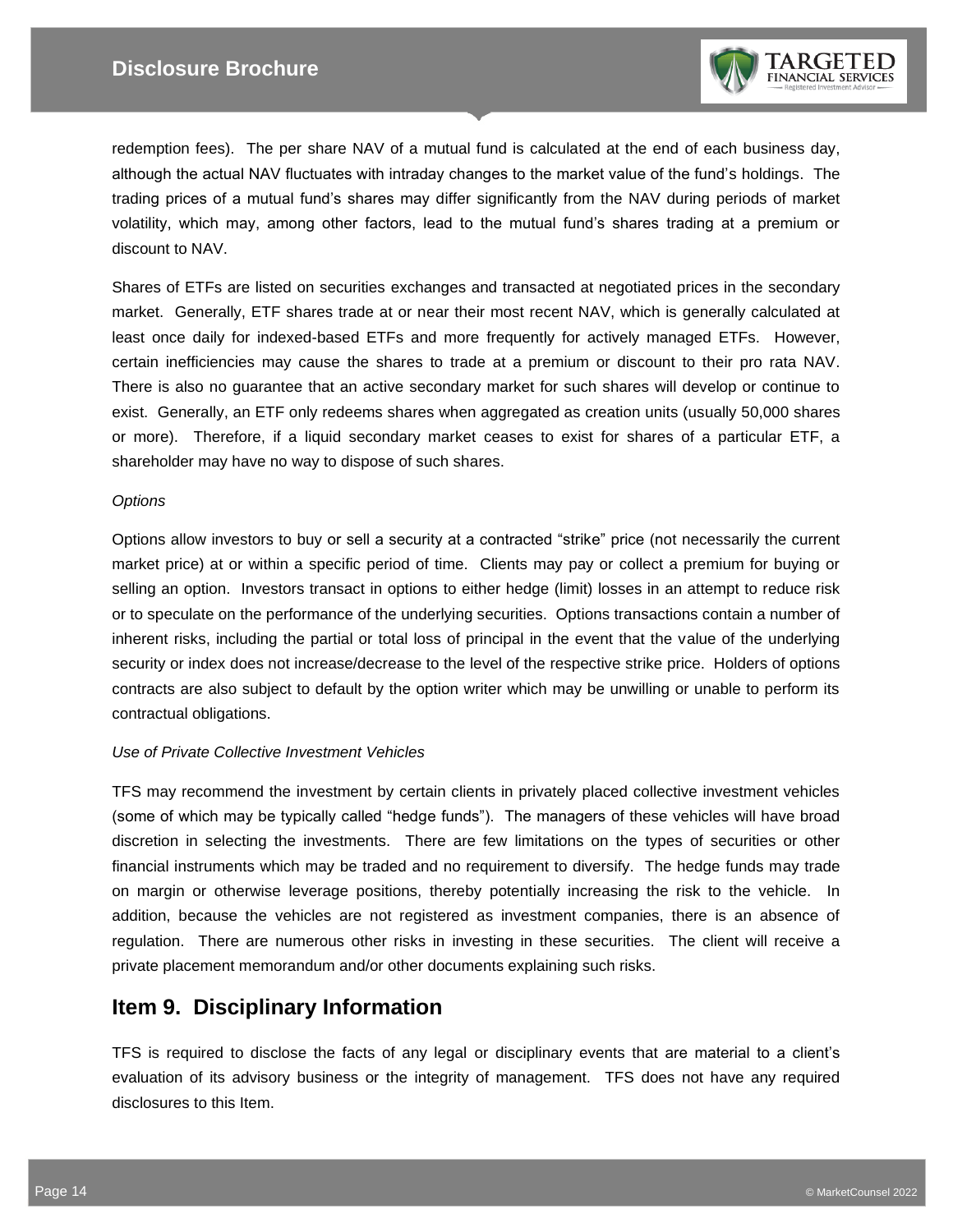

## **Item 10. Other Financial Industry Activities and Affiliations**

TFS is required to disclose any relationship or arrangement that is material to its advisory business or to its clients with certain related persons. TFS has described such relationships and arrangements below.

#### **Registered Representatives of a Broker-Dealer**

As described above in response to Item 5, certain Supervised Persons of TFS are also registered representatives of Triad. As a result of this relationship, Triad may have access to certain confidential information (e.g., financial information, investment objectives, transactions and holdings) about TFS's clients, even if the client does not establish any account through Triad. Any client that would like a copy of the Triad privacy policy can contact TFS at the contact information on the cover page of this brochure.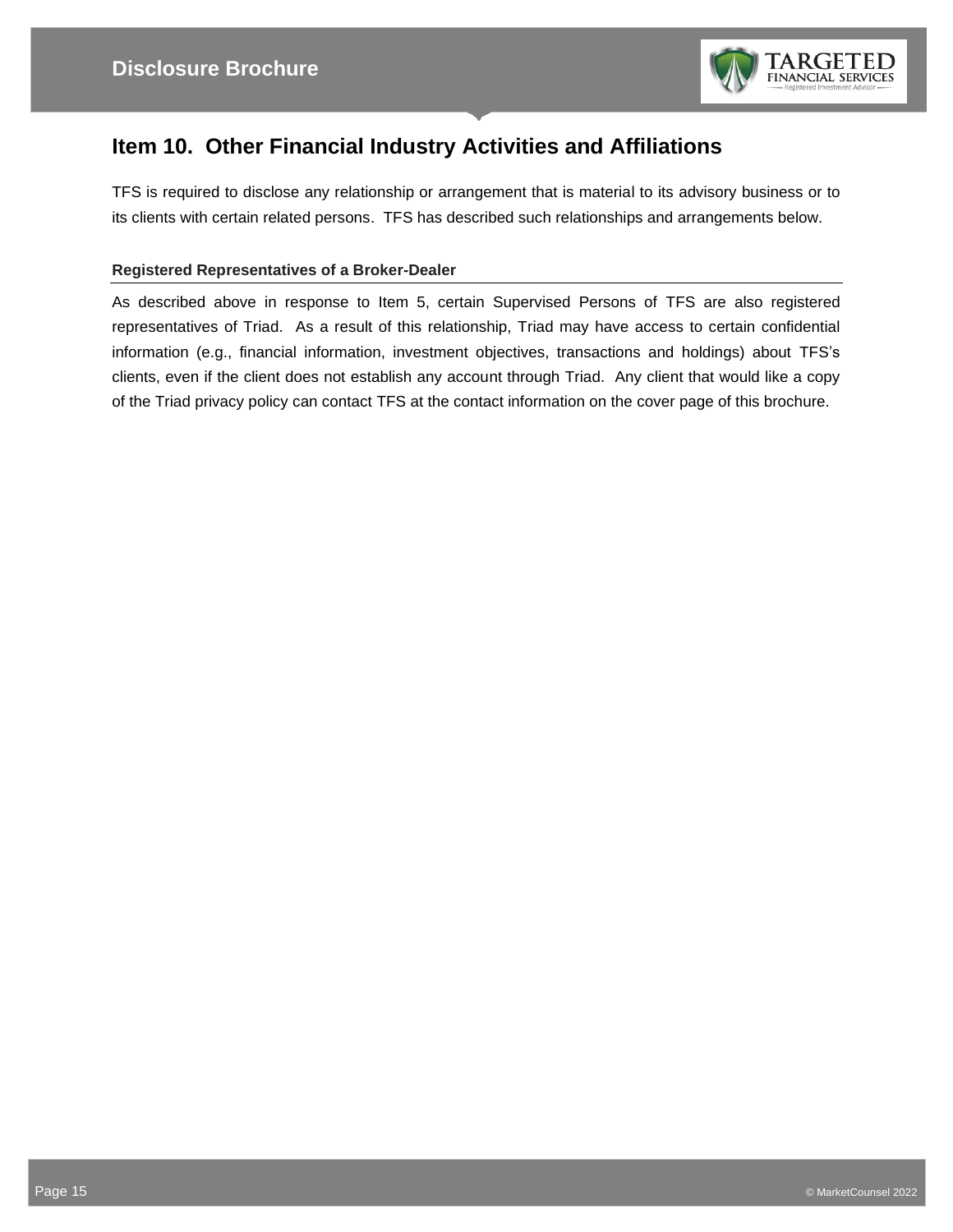

## **Item 11. Code of Ethics**

TFS and its Supervised Persons are permitted to buy or sell securities that it also recommends to clients consistent with TFS's policies and procedures.

TFS has adopted a code of ethics in compliance with applicable securities laws ("Code of Ethics") in compliance with applicable securities laws that sets forth the standards of conduct expected of its supervised persons and requires compliance with applicable securities laws ("Code of Ethics"). it's the firm's Code of Ethics contains written policies reasonably designed to prevent certain unlawful practices such as the use of material non-public information by the firm or any of its supervised persons and the trading by the same of securities ahead of clients in order to take advantage of pending orders. The Code of Ethics also requires that certain of TFS's personnel (called "Access Persons") report their personal securities holdings and transactions and obtain pre-approval of certain investments such as initial public offerings and limited offerings.

The firm's Supervised Persons are permitted to buy or sell securities that it also recommends to clients if done in a fair and equitable manner that is consistent with the firm's policies and procedures. Unless specifically permitted in TFS's Code of Ethics, none of TFS's Access Persons may effect for themselves or for their immediate family (i.e., spouse, minor children, and adults living in the same household as the Access Person) any transactions in a security which is being actively purchased or sold, or is being considered for purchase or sale, on behalf of any of TFS's clients.

When TFS is purchasing or considering for purchase any security on behalf of a client, no Access Person may effect a transaction in that security prior to the completion of the purchase or until a decision has been made not to purchase such security. Similarly, when TFS is selling or considering the sale of any security on behalf of a client, no Access Person may effect a transaction in that security prior to the completion of the sale or until a decision has been made not to sell such security. These requirements are not applicable to: (i) direct obligations of the Government of the United States; (ii) money market instruments, bankers' acceptances, bank certificates of deposit, commercial paper, repurchase agreements and other high quality short-term debt instruments, including repurchase agreements; (iii) shares issued by open-end mutual funds or money market funds; and (iv) shares issued by unit investment trusts that are invested exclusively in one or more open-end mutual funds.

Clients and prospective clients may contact TFS to request a copy of its *Code of Ethics*.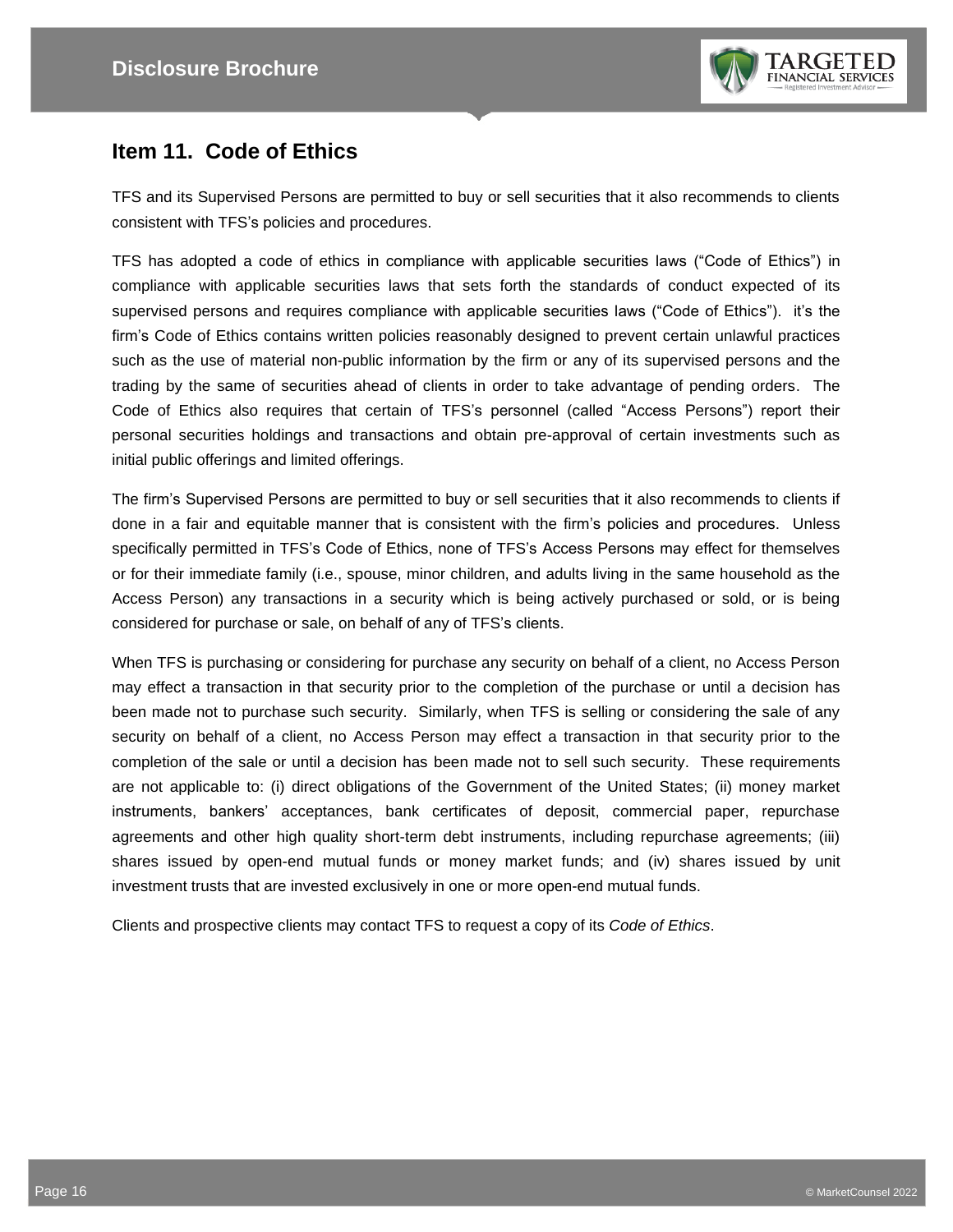

## **Item 12. Brokerage Practices**

As discussed above, in Item 5, TFS generally recommends that clients utilize the custody, brokerage and clearing services of Fidelity and Schwab for investment management accounts.

Factors which TFS considers in recommending Fidelity, Schwab or any other broker-dealer to clients include their respective financial strength, reputation, execution, pricing, research and service. Fidelity and Schwab enable TFS to obtain many mutual funds without transaction charges and other securities at nominal transaction charges. The commissions and/or transaction fees charged by Fidelity and Schwab may be higher or lower than those charged by other Financial Institutions.

The commissions paid by TFS's clients comply with TFS's duty to obtain "best execution." Clients may pay commissions that are higher than another qualified Financial Institution might charge to effect the same transaction where TFS determines that the commissions are reasonable in relation to the value of the brokerage and research services received. In seeking best execution, the determinative factor is not the lowest possible cost, but whether the transaction represents the best qualitative execution, taking into consideration the full range of a Financial Institution's services, including among others, the value of research provided, execution capability, commission rates, and responsiveness. TFS seeks competitive rates but may not necessarily obtain the lowest possible commission rates for client transactions.

Transactions may be cleared through other Financial Institutions with whom TFS and the Financial Institutions have entered into agreements for prime brokerage clearing services. TFS periodically and systematically reviews its policies and procedures regarding its recommendation of Financial Institutions in light of its duty to obtain best execution.

Transactions for each client generally will be effected independently, unless TFS decides to purchase or sell the same securities for several clients at approximately the same time. TFS may (but is not obligated to) combine or "batch" such orders to obtain best execution, to negotiate more favorable commission rates, or to allocate equitably among TFS's clients differences in prices and commissions or other transaction costs that might have been obtained had such orders been placed independently. Under this procedure, transactions will generally be averaged as to price and allocated among TFS's clients pro rata to the purchase and sale orders placed for each client on any given day. To the extent that TFS determines to aggregate client orders for the purchase or sale of securities, including securities in which TFS's Supervised Persons may invest, TFS shall do so in accordance with applicable rules promulgated under the Advisers Act and no-action guidance provided by the staff of the U.S. Securities and Exchange Commission. TFS shall not receive any additional compensation or remuneration as a result of the aggregation. In the event that TFS determines that a prorated allocation is not appropriate under the particular circumstances, the allocation will be made based upon other relevant factors, which may include: (i) when only a small percentage of the order is executed, shares will be allocated to the account with the smallest order or the smallest position or to an account that is out of line with respect to security or sector weightings relative to other portfolios, with similar mandates; (ii) allocations will be given to one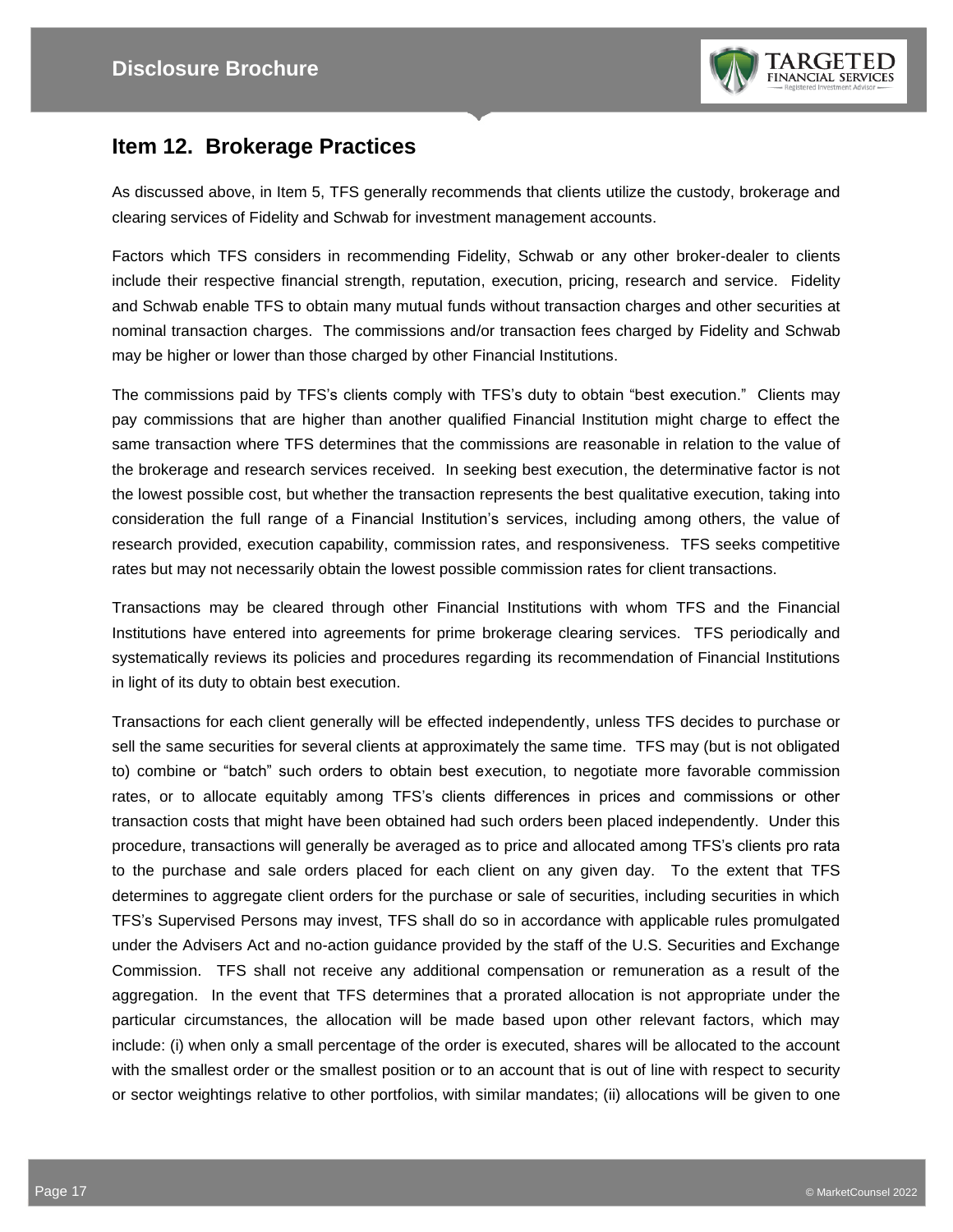

account when such account has limitations in its investment guidelines which prohibit it from purchasing other securities which are expected to produce similar investment results and can be purchased by other accounts; (iii) if an account reaches an investment guideline limit and cannot participate in an allocation, shares will be reallocated to other accounts (this may be due to unforeseen changes in an account's assets after an order is placed); (iv) with respect to sale allocations, allocations will be given to accounts low in cash; (v) in cases when a pro rata allocation of a potential execution would result in a *de minimis* allocation in one or more accounts, TFS will exclude the account(s) from the allocation; the transactions will be executed on a pro rata basis among the remaining accounts; or (vi) in cases where a small proportion of an order is executed in all accounts, shares will be allocated to one or more accounts on a random basis.

Consistent with obtaining best execution, brokerage transactions may be directed to certain brokerdealers in return for investment research products and/or services which assist TFS in its investment decision-making process. Such research generally will be used to service all of TFS's clients, but brokerage commissions paid by one client may be used to pay for research that is not used in managing that client's portfolio. The receipt of investment research products and/or services as well as the allocation of the benefit of such investment research products and/or services poses a conflict of interest because TFS does not have to produce or pay for the products or services.

#### **Commissions or Sales Charges for Recommendations of Securities**

As discussed above, certain Supervised Persons in their respective individual capacities, are registered representatives of Triad. These Supervised Persons are subject to FINRA Rule 3280 which restricts registered representatives from conducting securities transactions away from their broker-dealer unless Triad provides written consent. Therefore, clients are advised that certain Supervised Persons may be restricted to conducting securities transactions through Triad unless they first secure written consent from Triad to execute securities transactions through a different broker-dealer. Absent such written consent or separation from Triad, these Supervised Persons are prohibited from executing securities transactions through any broker-dealer other than Triad under Triad's internal supervisory policies. TFS is cognizant of its duty to obtain best execution and has implemented policies and procedures reasonably designed in such pursuit.

#### **Software and Support Provided by Financial Institutions**

TFS receives from Fidelity and Schwab, without cost to TFS, computer software and related systems support, which allow TFS to better monitor client accounts maintained at Fidelity and/or Schwab. TFS receive the software and related support without cost because TFS renders investment management services to clients that maintain assets at Fidelity and/or Schwab. The software and support is not provided in connection with securities transactions of clients (i.e., not "soft dollars"). The software and related systems support may benefit TFS, but not its clients directly. In fulfilling its duties to its clients, TFS endeavors at all times to put the interests of its clients first. Clients should be aware, however, that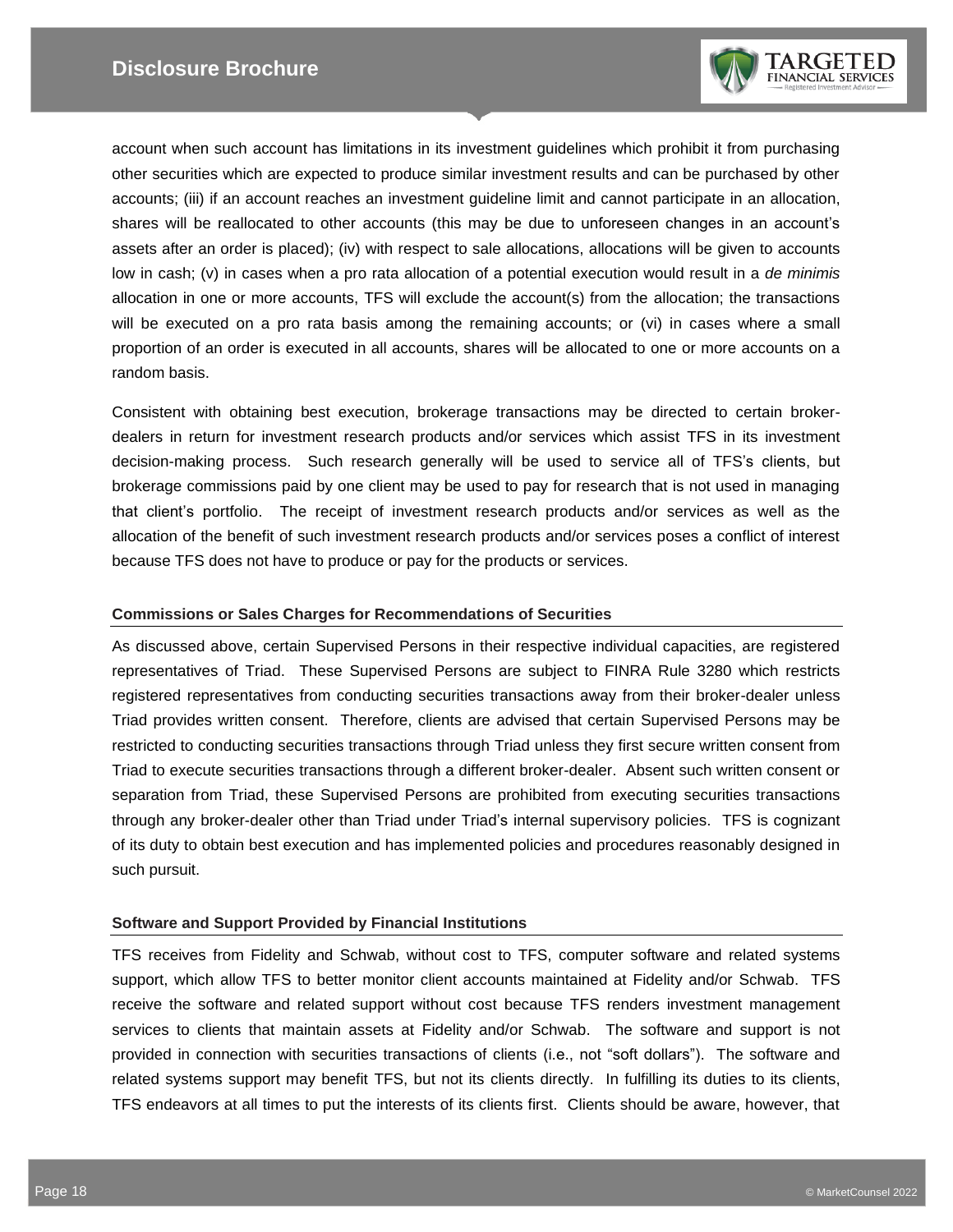

TFS's receipt of economic benefits from a broker-dealer creates a conflict of interest since these benefits provide an incentive for TFS to choose one broker-dealer over another broker-dealer that does not furnish similar software, systems support, or services.

Specifically, TFS may receive the following benefits from Fidelity through the Fidelity Registered Investment Advisor Group and Schwab through its Schwab Institutional division: receipt of duplicate client confirmations and bundled duplicate statements; access to a trading desk that exclusively services its Registered Investment Advisor Group / Schwab Institutional participants; access to block trading which provides the ability to aggregate securities transactions and then allocate the appropriate shares to client accounts; and access to an electronic communication network for client order entry and account information.

Fidelity also makes available to the Firm, at no additional charge, certain research and brokerage services, including research services obtained by Fidelity directly from independent research companies, as selected by TFS (within specified parameters). These research and brokerage services are used by the Firm to manage accounts for which it has investment discretion.

These services generally are available to independent investment advisors on an unsolicited basis, at no charge to them so long as a certain amount of the advisor's clients' assets are maintained in accounts at Fidelity and Schwab. Fidelity and Schwab's services include brokerage services that are related to the execution of securities transactions, custody, research, including that in the form of advice, analyses and reports, and access to mutual funds and other investments that are otherwise generally available only to institutional investors or would require a significantly higher minimum initial investment.

For client accounts maintained in its custody, Fidelity and Schwab generally does not charge separately for custody services but is compensated by account holders through commissions or other transactionrelated or asset-based fees for securities trades that are executed through Fidelity and Schwab or that settle into Fidelity and Schwab accounts.

Fidelity and Schwab also make available to the Firm other products and services that benefit the Firm but may not benefit its clients' accounts. These benefits may include national, regional or Firm specific educational events organized and/or sponsored by Fidelity and Schwab. Other potential benefits may include occasional business entertainment of personnel of TFS by Fidelity and Schwab personnel, including meals, invitations to sporting events, including golf tournaments, and other forms of entertainment, some of which may accompany educational opportunities. Other of these products and services assist TFS in managing and administering clients' accounts. These include software and other technology (and related technological training) that provide access to client account data (such as trade confirmations and account statements), facilitate trade execution (and allocation of aggregated trade orders for multiple client accounts), provide research, pricing information and other market data, facilitate payment of the Firm's fees from its clients' accounts, and assist with back-office training and support functions, recordkeeping and client reporting. Many of these services generally may be used to service all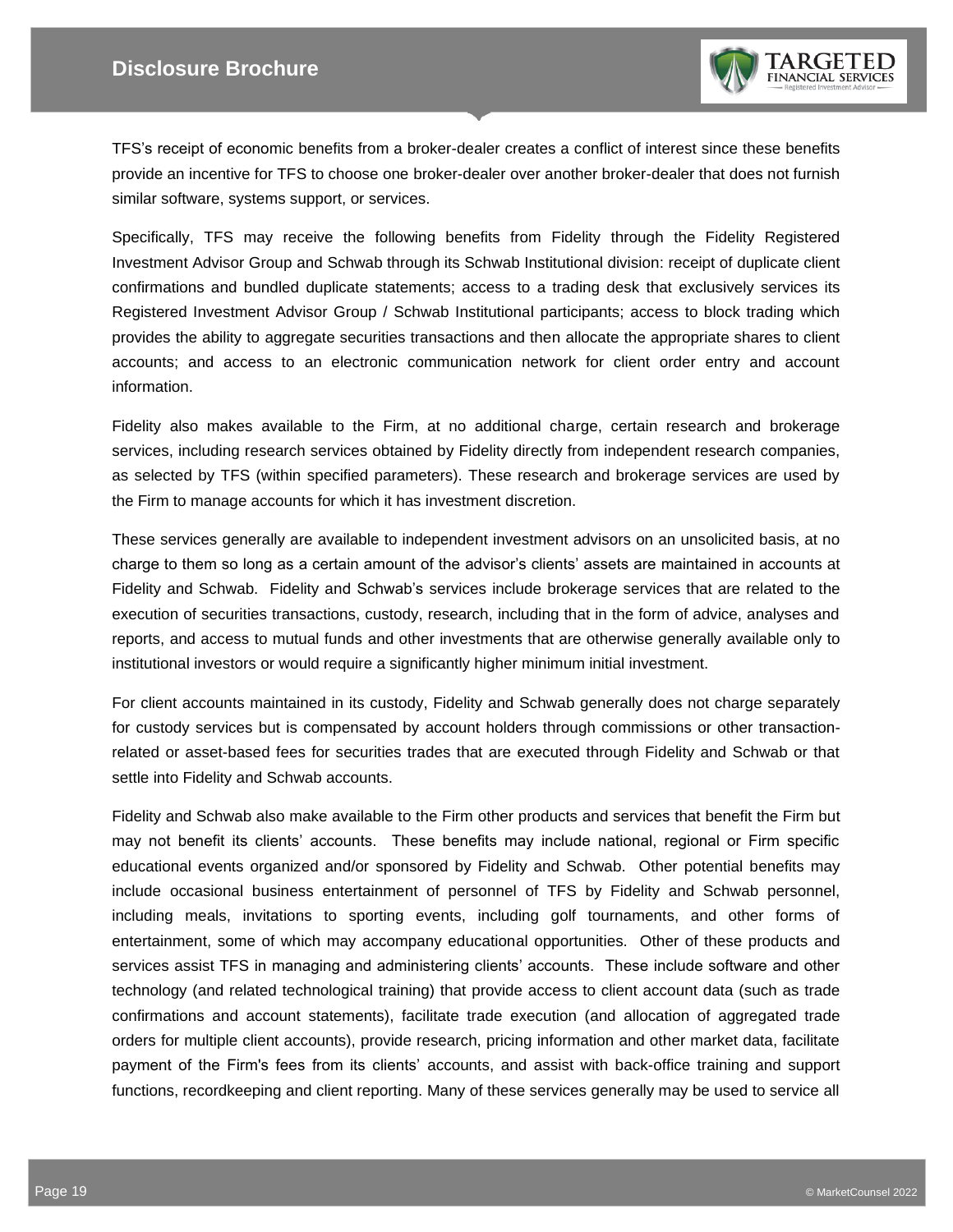

or some substantial number of the Firm's accounts, including accounts not maintained at Fidelity and Schwab. Fidelity and Schwab also make available to TFS other services intended to help the Firm manage and further develop its business enterprise. These services may include professional compliance, legal and business consulting, publications and conferences on practice management, information technology, business succession, regulatory compliance, employee benefits providers, human capital consultants, insurance and marketing. In addition, Fidelity and Schwab may make available, arrange and/or pay vendors for these types of services rendered to the Firm by independent third parties. Fidelity and Schwab may discount or waive fees it would otherwise charge for some of these services or pay all or a part of the fees of a third-party providing these services to the Firm. While, as a fiduciary, TFS endeavors to act in its clients' best interests, the Firm's recommendation that clients maintain their assets in accounts at Fidelity and Schwab may be based in part on the benefits received and not solely on the nature, cost or quality of custody and brokerage services provided by Fidelity and Schwab, which creates a potential conflict of interest.

#### **Brokerage for Client Referrals**

TFS does not consider, in selecting or recommending broker-dealers, whether the firm receives client referrals from the Financial Institutions or other third party.

#### **Directed Brokerage**

The client may direct TFS in writing to use a particular Financial Institution to execute some or all transactions for the client. In that case, the client will negotiate terms and arrangements for the account with that Financial Institution, and TFS will not seek better execution services or prices from other Financial Institutions or be able to "batch" client transactions for execution through other Financial Institutions with orders for other accounts managed by TFS (as described below). As a result, the client may pay higher transaction costs (including commissions and spreads) or receive less favorable net prices, on transactions for the account than would otherwise be the case. Subject to its duty of best execution, TFS may decline a client's request to direct brokerage if, in TFS's sole discretion, such directed brokerage arrangements would result in additional operational difficulties or violate restrictions imposed by other broker-dealers.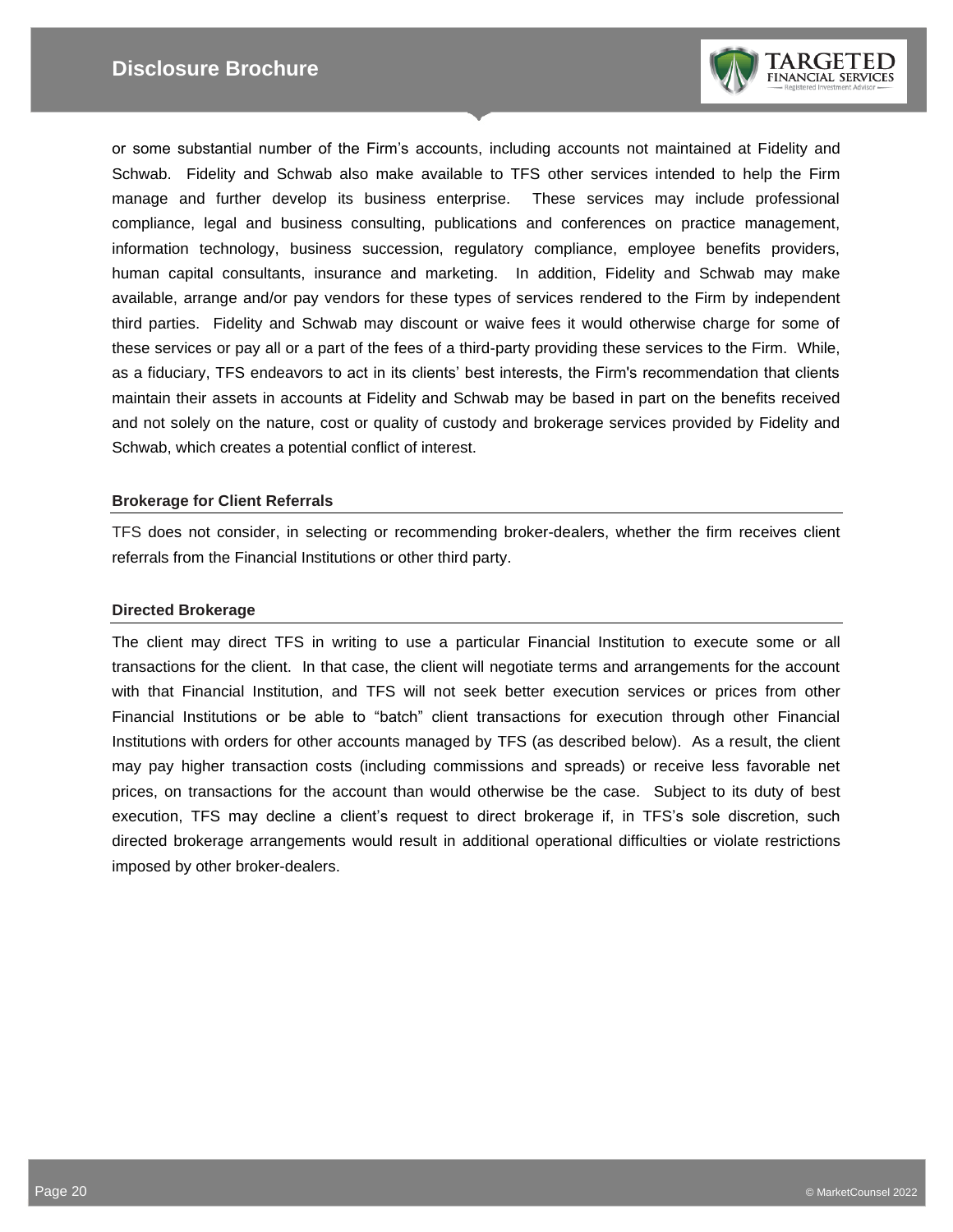

## **Item 13. Review of Accounts**

#### **Account Reviews**

For those clients to whom TFS provides investment supervisory services, TFS monitors those portfolios as part of an ongoing process while regular account reviews are conducted on at least a quarterly basis. For those clients to whom TFS provides investment management services, account reviews are conducted on a quarterly basis. For those clients to whom TFS provides financial planning and/or consulting services, reviews are conducted on an "as needed" basis. Such reviews are conducted by one of TFS's investment adviser representatives. All investment advisory clients are encouraged to discuss their needs, goals, and objectives with TFS and to keep TFS informed of any changes thereto. TFS shall contact ongoing investment advisory clients at least annually to review its previous services and/or recommendations and to discuss the impact resulting from any changes in the client's financial situation and/or investment objectives.

#### **General Reports and Account Statements**

Unless otherwise agreed upon, clients are provided with transaction confirmation notices and regular summary account statements directly from the broker-dealer or custodian for the client accounts. Those clients to whom TFS provides investment advisory services will also receive a report from TFS that may include such relevant account and/or market-related information such as an inventory of account holdings and account performance on a quarterly basis. Clients should compare the account statements they receive from their custodian with those they receive from TFS.

#### **Financial Planning / Consulting Reports**

Those clients to whom TFS provides financial planning and/or consulting services will receive reports from TFS summarizing its analysis and conclusions as requested by the client or otherwise agreed to in writing by TFS.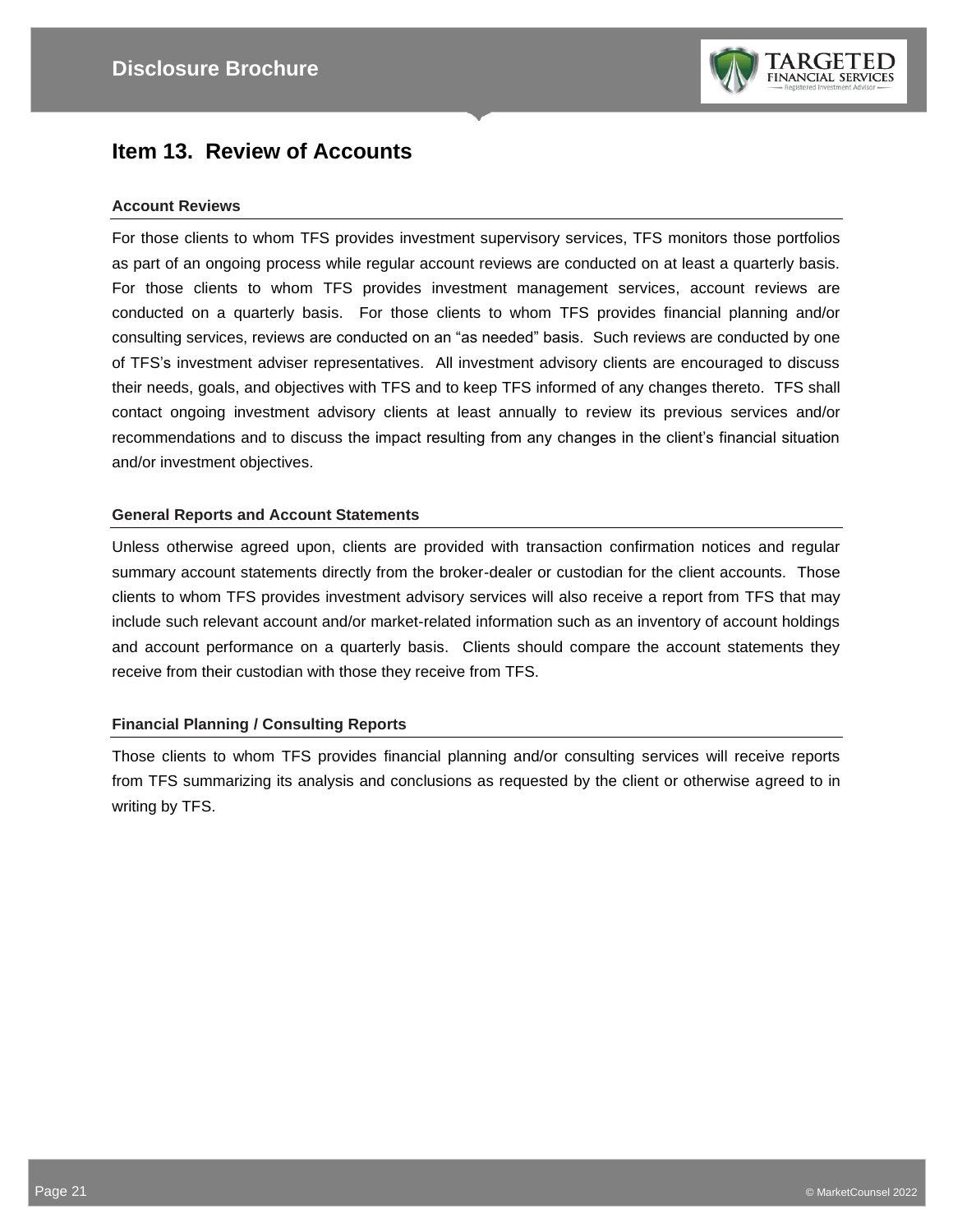

## **Item 14. Client Referrals and Other Compensation**

#### **Client Referrals**

In the event a client is introduced to TFS by either an unaffiliated or an affiliated solicitor, the Firm may pay that solicitor a referral fee in accordance with applicable state securities laws. Unless otherwise disclosed, any such referral fee is paid solely from TFS's investment management fee and does not result in any additional charge to the client. If the client is introduced to the Firm by an unaffiliated solicitor, the client will receive a solicitor's disclosure statement containing the terms and conditions of the solicitation arrangement. Any affiliated solicitor of TFS is required to disclose the nature of his or her relationship to prospective clients at the time of the solicitation and will provide all prospective clients with a copy of the Firm's written brochure(s) at the time of the solicitation.

#### **Other Economic Benefit**

TFS receives economic benefits from Fidelity and Schwab. The benefits, conflicts of interest and how they are addressed are discussed above in response to Item 12.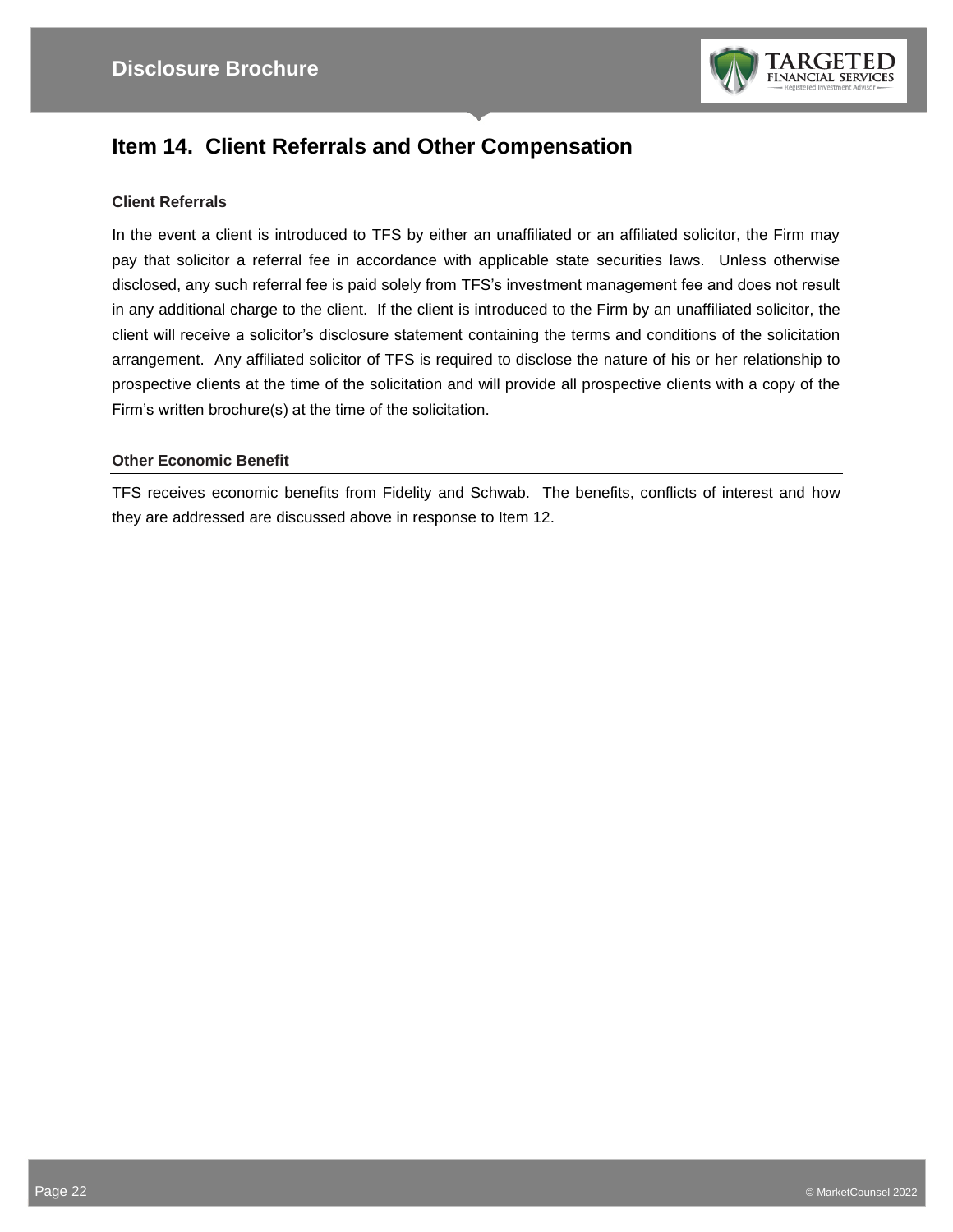

## **Item 15. Custody**

TFS's Agreement and/or the separate agreement with any Financial Institution may authorize TFS through such Financial Institution to debit the client's account for the amount of TFS's fee and to directly remit that management fee to TFS in accordance with applicable custody rules.

The Financial Institutions recommended by TFS have agreed to send a statement to the client, at least quarterly, indicating all amounts disbursed from the account including the amount of management fees paid directly to TFS. In addition, as discussed in Item 13, TFS also sends periodic supplemental reports to clients. Clients should carefully review the statements sent directly by the Financial Institutions and compare them to those received from TFS.

#### **Standing Letters of Authorization**

TFS has custody due to clients giving the Firm limited power of attorney in a standing letter of authorization ("SLOA") to disburse funds to one or more third parties as specifically designated by the client. In such circumstances, the Firm will implement the steps in the SEC's no-action letter on February 21, 2017 which includes (in summary): i) client will provide instruction for the SLOA to the custodian; ii) client will authorize the Firm to direct transfers to the specific third party; iii) the custodian will perform appropriate verification of the instruction and provide a transfer of funds notice to the client promptly after each transfer; iv) the client will have the ability to terminate or change the instruction; v) the Firm will have no authority or ability to designate or change the identity or any information about the third party; vi) the Firm will keep records showing that the third party is not a related party of the Firm or located at the same address as the Firm; and vii) the custodian will send the client an initial and annual notice confirming the SLOA instructions.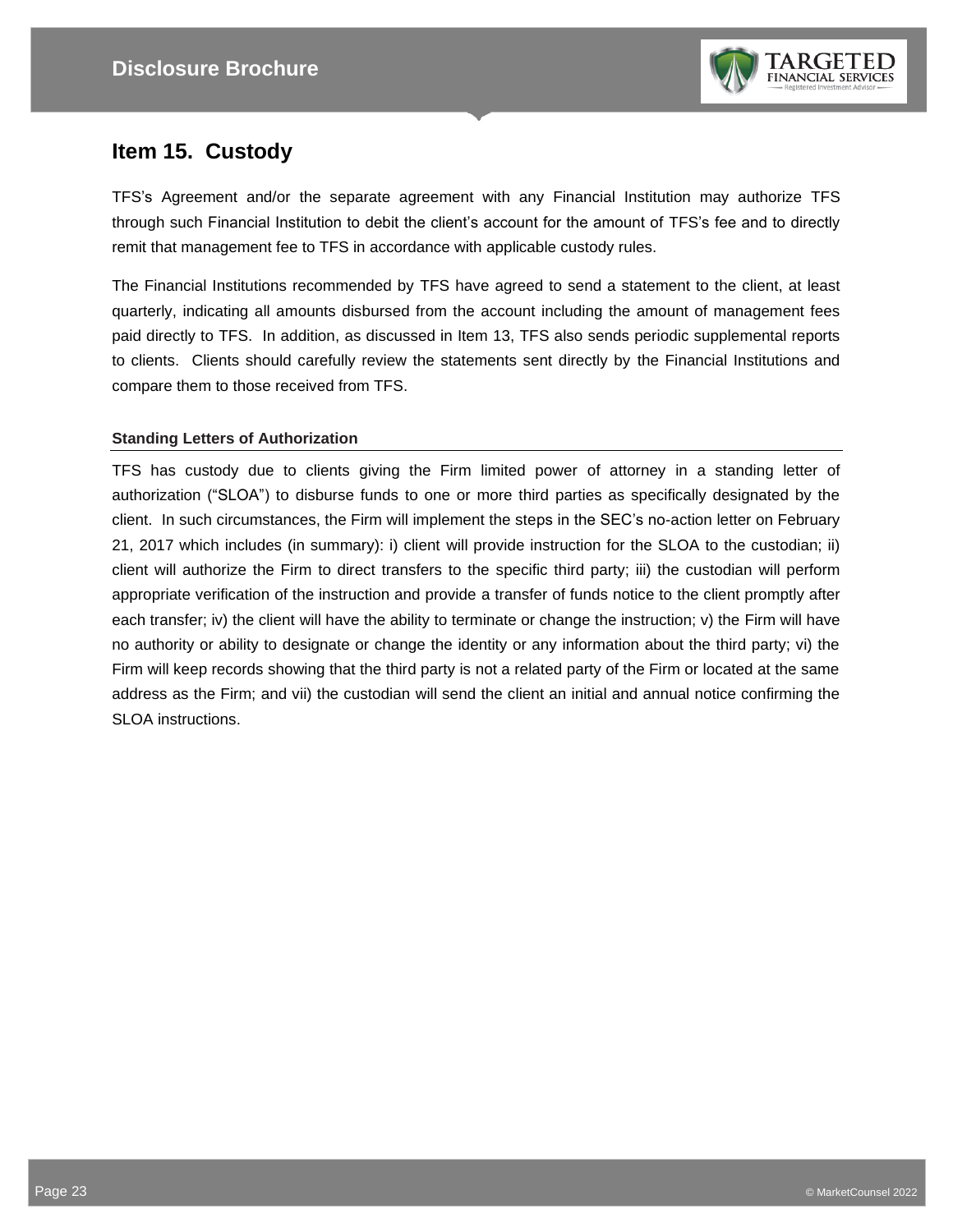

## **Item 16. Investment Discretion**

In most circumstances, TFS is given the authority to exercise discretion on behalf of clients. TFS is considered to exercise investment discretion over a client's account if it can effect transactions for the client without first having to seek the client's consent. TFS is given this authority through a power-ofattorney included in the agreement between TFS and the client. Clients may request a limitation on this authority (such as certain securities not to be bought or sold). TFS takes discretion over the following activities:

- The securities to be purchased or sold;
- The amount of securities to be purchased or sold;
- When transactions are made; and
- The Financial Institutions to be utilized.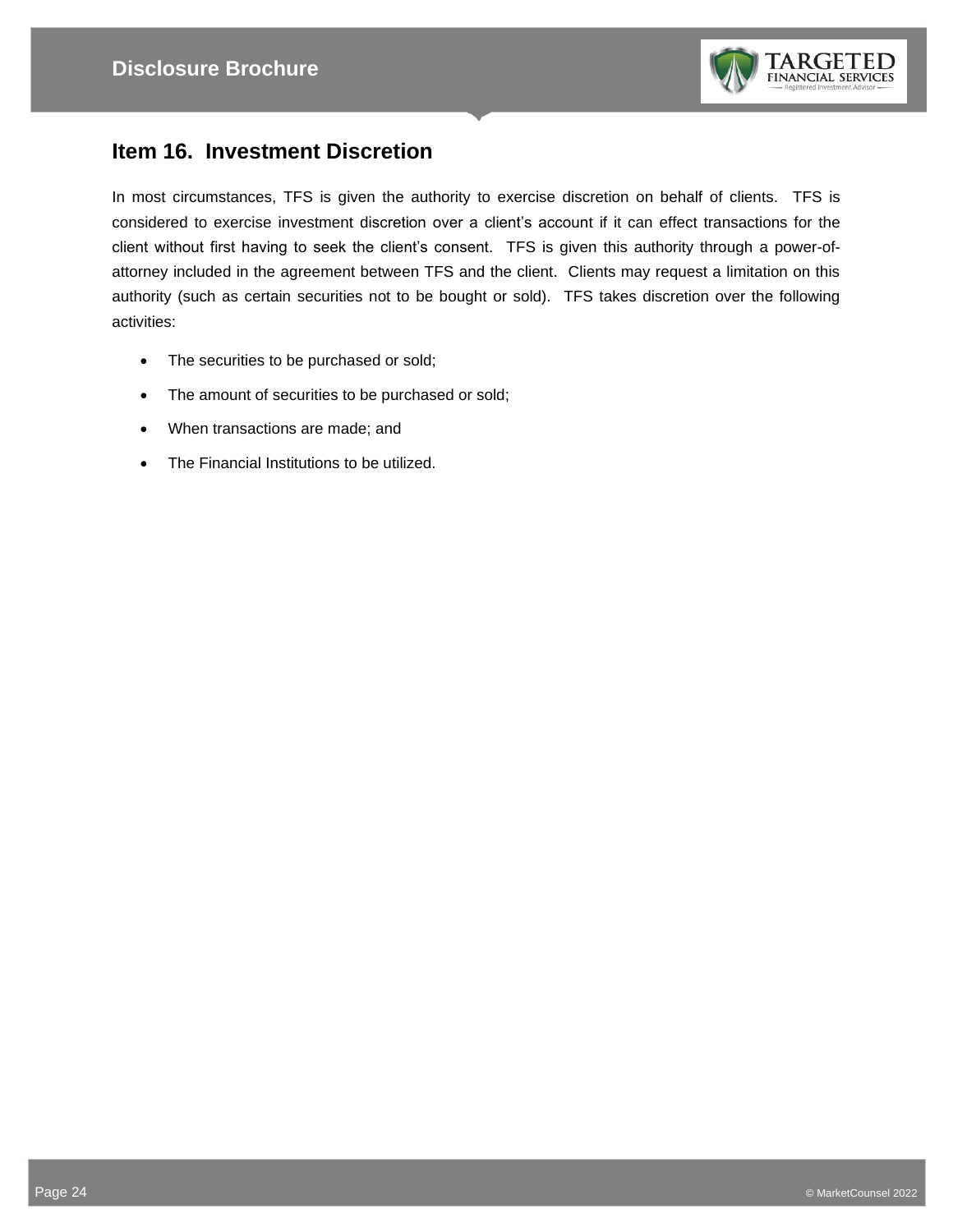

# **Item 17. Voting Client Securities**

TFS does not accept the authority to vote a client's securities (i.e., proxies) on their behalf. Clients receive proxies directly from the Financial Institutions where their assets are custodied and may contact the Firm at the contact information on the cover of this brochure with questions about any such issuer solicitations.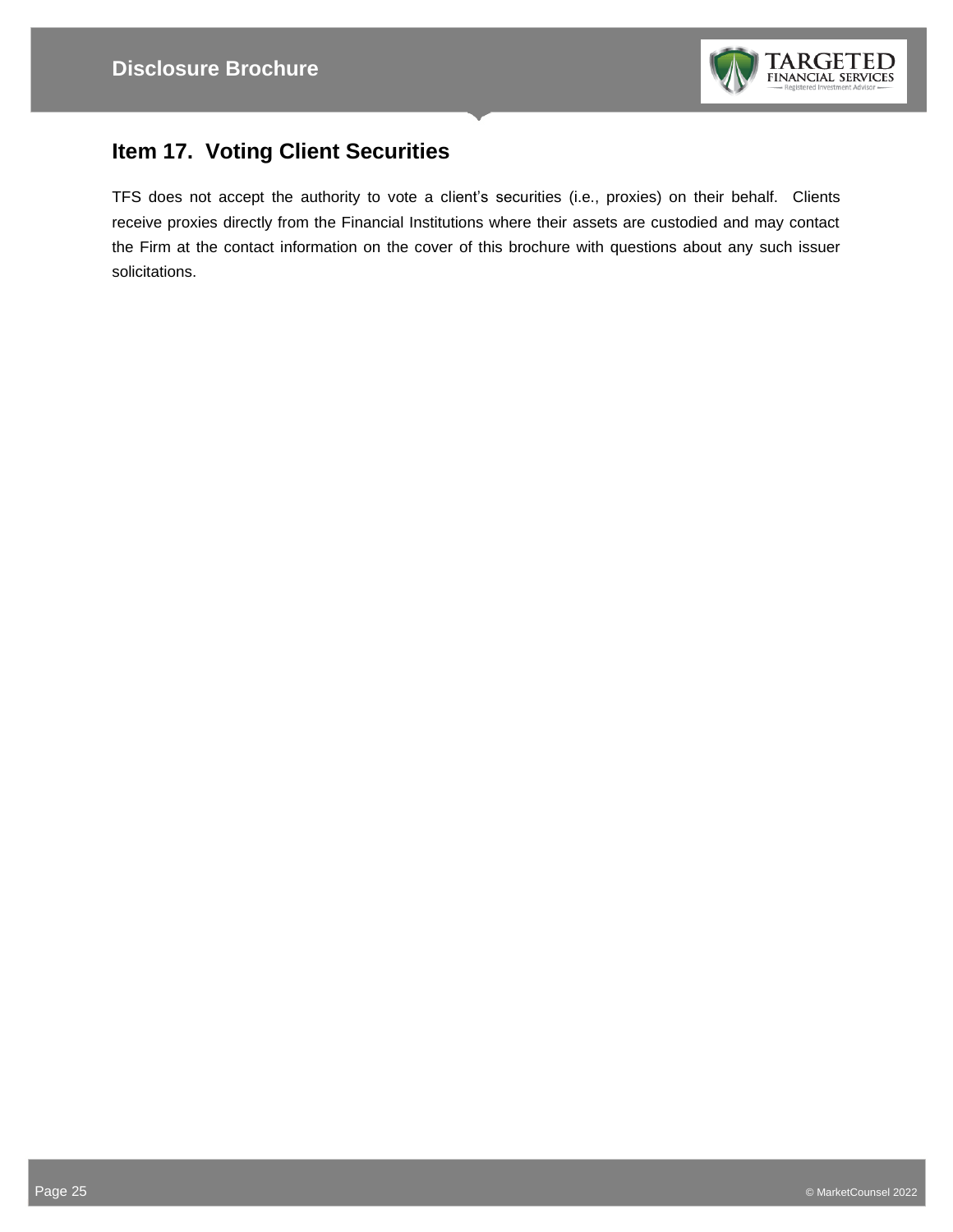

# **Item 18. Financial Information**

TFS is not required to disclose any financial information pursuant to this Item due to the following:

- The firm does not require or solicit the prepayment of more than \$1,200 in fees six months or more in advance;
- The firm does not have a financial condition that is reasonably likely to impair its ability to meet contractual commitments to clients; and
- The firm has not been the subject of a bankruptcy petition at any time during the past ten years.